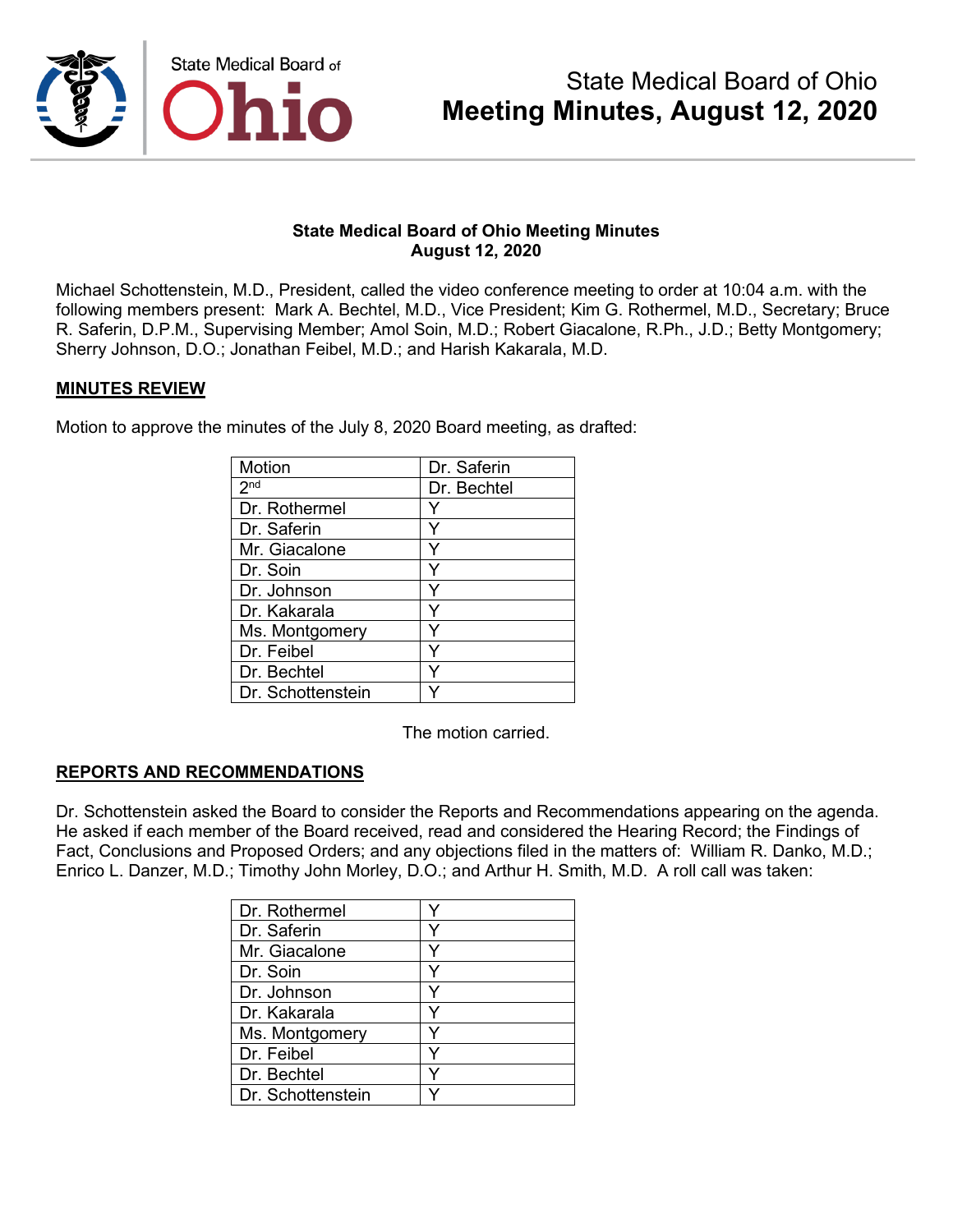Dr. Schottenstein further asked if each member of the Board understands that the Board's disciplinary guidelines do not limit any sanction to be imposed, and that the range of sanctions available in each matter runs from Dismissal to Permanent Revocation or Permanent Denial. A roll call was taken:

| Dr. Rothermel     |  |
|-------------------|--|
| Dr. Saferin       |  |
| Mr. Giacalone     |  |
| Dr. Soin          |  |
| Dr. Johnson       |  |
| Dr. Kakarala      |  |
| Ms. Montgomery    |  |
| Dr. Feibel        |  |
| Dr. Bechtel       |  |
| Dr. Schottenstein |  |

Dr. Schottenstein further asked if each member of the Board understands that in each matter eligible for a fine, the Board's fining guidelines allow for imposition of the range of civil penalties, from no fine to the statutory maximum amount of \$20,000. A roll call was taken:

| Dr. Rothermel     |  |
|-------------------|--|
| Dr. Saferin       |  |
| Mr. Giacalone     |  |
| Dr. Soin          |  |
| Dr. Johnson       |  |
| Dr. Kakarala      |  |
| Ms. Montgomery    |  |
| Dr. Feibel        |  |
| Dr. Schottenstein |  |

Dr. Schottenstein stated that in accordance with the provision in section 4731.22(F)(2), Ohio Revised Code, specifying that no member of the Board who supervises the investigation of a case shall participate in further adjudication of the case, the Secretary and Supervising Member must abstain from further participation in the adjudication of any disciplinary matters. In the disciplinary matters before the Board today, Dr. Rothermel served as Secretary and Dr. Saferin served as Supervising Member. In addition, Dr. Bechtel served as Secretary and/or Supervising Member in the matters of Dr. Danko, Dr. Morley, and Dr. Smith.

During these proceedings, no oral motions were allowed by either party. No respondent on today's agenda have requested to address the Board during this video conference meeting. The respondents and their attorneys are still viewing the meeting remotely and have a number to call in the event of an emergency or procedural concern.

### **William R. Danko, M.D.**

Dr. Schottenstein directed the Board's attention to the matter of William R. Danko, M.D. Objections have been file and were previously distributed to Board member. Ms. Lee was the Hearing Examiner.

Dr. Schottenstein stated that a request to address the Board has been made on behalf of Dr. Danko. Five minutes will be allowed for that address.

Dr. Danko was represented by his attorney, Elizabeth Collis.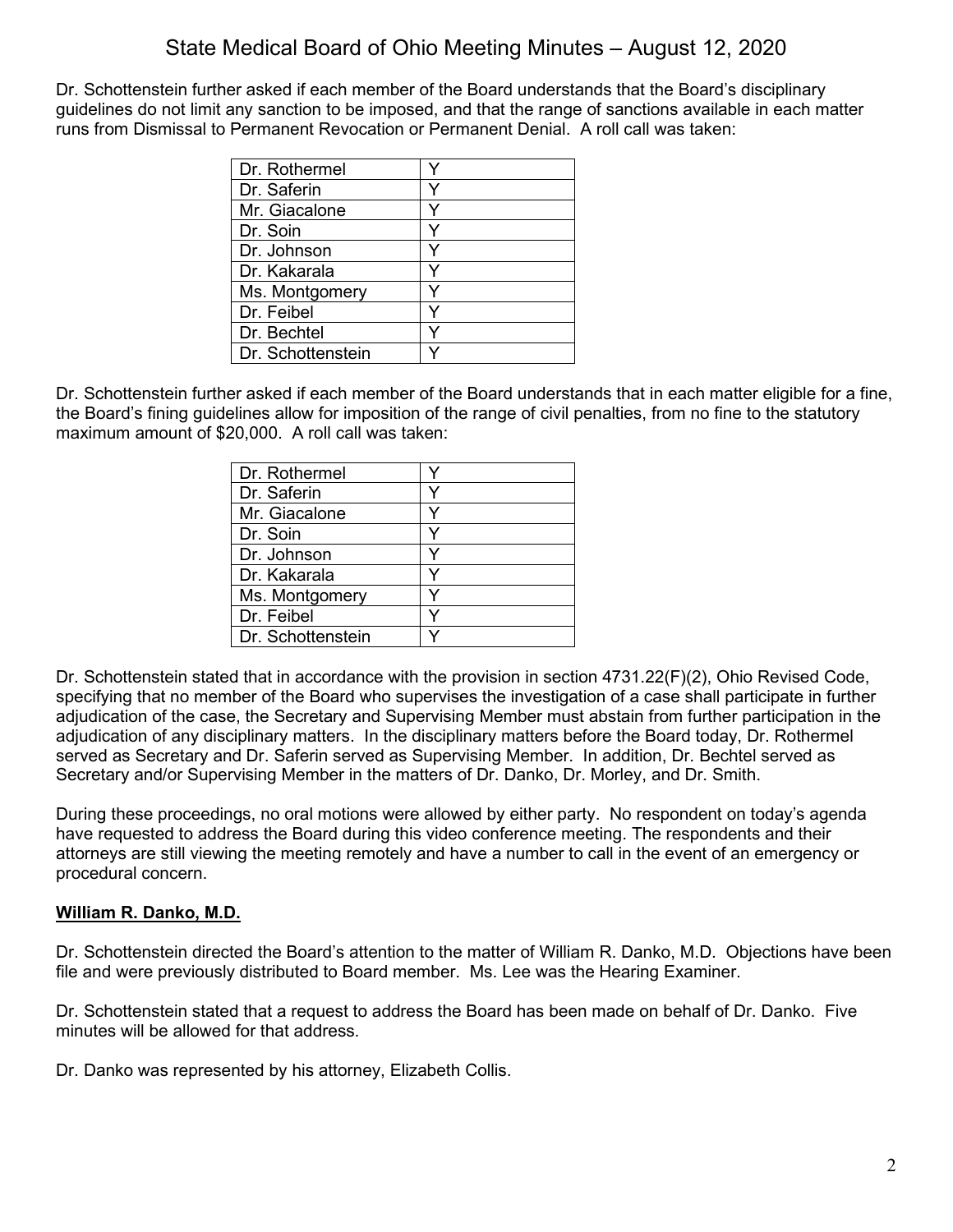Ms. Collis stated that this is a very straight-forward case, but the way in which the courts and the Board address this kind of case in cumbersome and often do not fit the facts. Ms. Collis stated that, in fact, this is a mental health case.

Ms. Collis continue that Dr. Danko wrote two prescriptions for himself for Adderall and signed them under the name of his nurse practitioner. One of the prescriptions was filled and the other was rejected by the pharmacist. Ms. Collis stated that Dr. Danko, who has not denied his conduct, prescribed the medications to treat himself in a time of extreme stress and anxiety. Ms. Collis acknowledged that this was a mistake, but stated that, as has been seen in other mental health cases, people often make poor decisions when under extreme duress.

Ms. Collis stated that Dr. Danko should be punished for his error, but this mistake in an otherwise unblemished 28-year career should not result in an unreasonable and unjust sanction as recommended by the Hearing Examiner. Ms. Collis noted that if the Board adopts the Hearing Examiner's Proposed Order, the suspension of Dr. Danko's license will start today rather than in April when his summary suspension began, resulting in an effective suspension of 300 days.

Ms. Collis stated that the court recognized that Dr. Danko's conduct resulted in some type of impairment and he was approved for the Intervention in Lieu of Conviction program because the court does not have another program to deal with mental health issues. Ms. Collis stated that the Board has not treated this as a mental health case, but rather has proposed to take action based on 4731.22(B)(9), Ohio Revised Code, concerning conduct that constitutes a felony, and 4731.22(B)(28), concerning substance use disorder. However, Dr. Danko does not suffer from alcohol impairment. Dr. Danko has been assessed five times and no treatment has been recommended. Dr. Marc Whitsett testified that following a 72-hour evaluation at the Ridge, no treatment was recommended and that Dr. Danko was fit to practice medicine. Dr. Anthony Alvarez, a psychiatrist, also determined that, while Dr. Danko had been suffering from an episode of a mental health impairment when he made the poor decision to prescribe to himself, no treatment was recommended at the time of his evaluation.

Ms. Collis stated that Dr. Danko never tried to avoid or evade the Board's investigation. Dr. Danko testified that the letters from the Board were sent to his former address and he never received them.

Ms. Collis recommended that the Board impose a 90-day suspension, effective from the date of the April 2020 summary suspension, and impose a fine of \$7,500 rather than the proposed fine of \$18,000.

Dr. Danko stated that he takes full responsibility for his conduct. Dr. Danko stated that 2017 and 2018 was a very difficult and stressful time for him. After a 20-year marriage with four children, he was in the middle of a difficult divorce that he did not want to happen. At that same time, he learned that he owed hundreds of thousands of dollars in back taxes for an urgent care facility he owned and operated in Cincinnati. In addition to that, Dr. Danko's father was critically ill during that time and he was spending a great deal of time helping to deal with important decisions that had to be made by family members for his care. Dr. Danko felt stressed and overwhelmed at that time. Dr. Danko also felt at that time that the could not concentrate and he believed he was experiencing symptoms of adult attention deficit disorder (ADD).

Dr. Danko continued that he had briefly been prescribed medication while in medical school for similar symptoms to help him focus, so he believed taking Adderall would help with his concentration issues. Dr. Danko admitted that he should have gone to his own doctor for help, but at that moment he made the poor decision to prescribe to himself and he signed his nurse practitioner's name to the prescription. Dr. Danko stated that he was embarrassed to tell his colleagues, even his own doctor, that he was struggling, commenting that he does not think he even admitted it to himself.

Dr. Danko stated that he has completed every assessment required by the court and by the Medical Board, a total of five evaluations, and no treatment has been recommended. Dr. Danko stated that he has been determined to be fit to resume work as a physician and he is in full compliance with his Intervention in Lieu of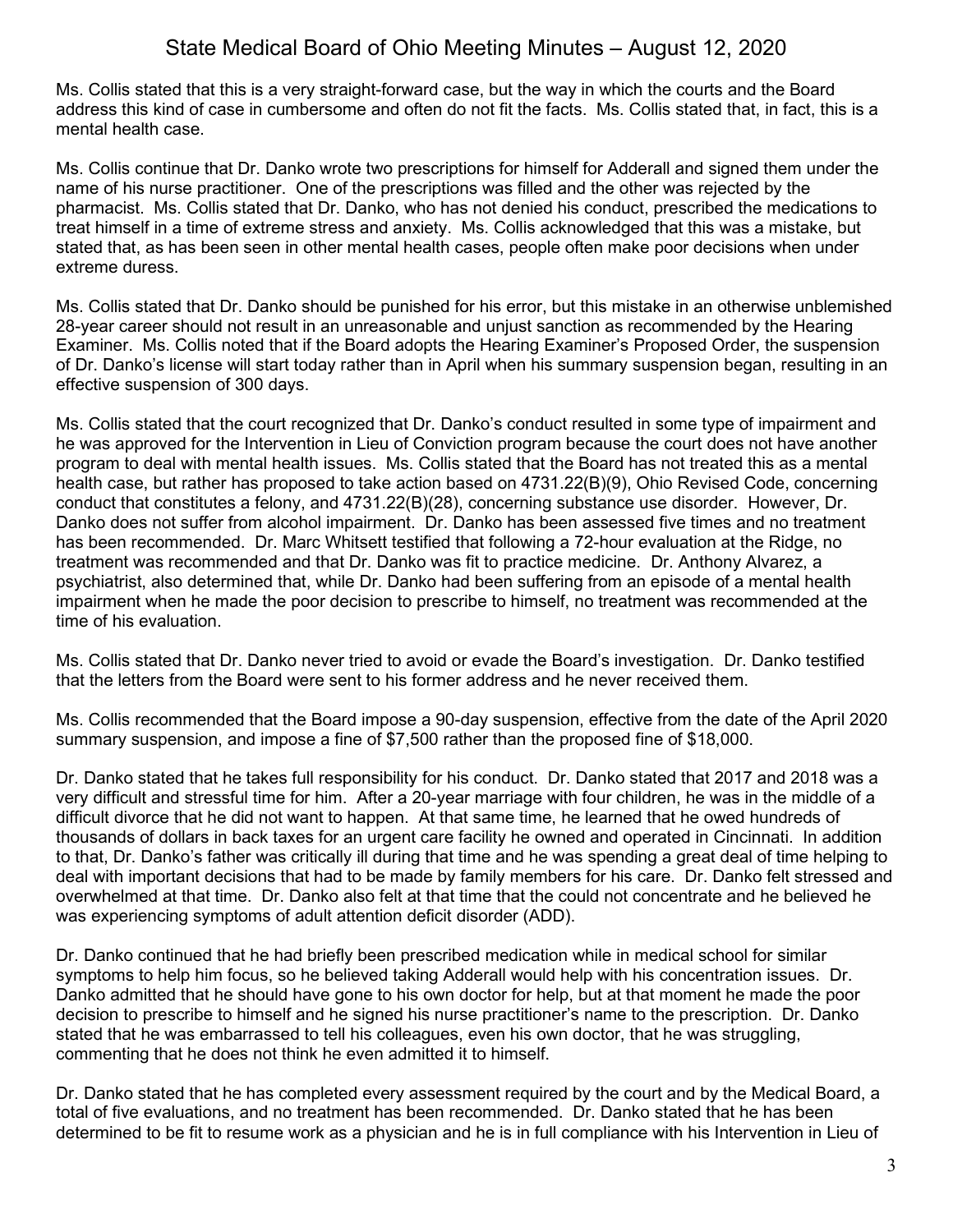Conviction program. Dr. Danko stated that his medical license has been suspended since April and he is struggling financially to support his family and keep his urgent care running during this pandemic. Dr. Danko stated that he simply wants to return to work. Dr. Danko requested that the Board reinstate his license and reduce the monetary fine, as it would be impossible for him to pay the excessive fine recommended by the Hearing Examiner. Dr. Danko commented that he is already behind in alimony and child support payments. Dr. Danko stated that he has not avoided punishment or failed to take responsibility for his conduct. Dr. Danko indicated that he understands how stress can manifest itself and that if he is experiencing stress or anxiety, he will seek help from his personal physician.

Dr. Schottenstein asked if the Assistant Attorney General wished to respond. Ms. Snyder stated that she wished to respond.

Ms. Snyder opined that the Hearing Examiner did a very good job outlining the facts and testimony in the hearing, which was conducted via video conference. Ms. Snyder noted the Hearing Examiner's comment that Dr. Danko appears to be a man who has managed to mostly avoid consequences and responsibilities for his felonious conduct and that instead of seeking out help he decided to commit two felonies related to prescribing. Ms. Snyder asked the Board to use its expertise and discuss what it should do in a situation dealing with fraudulent prescription writing and issues related to mental health.

Ms. Snyder stated that she is satisfied with the Hearing Examiner's Report and Recommendation and she asked the Board to adopt it.

Motion to approve and confirm the Proposed Findings of Fact, Conclusions, and Order in the matter of Dr. Danko:

| Motion          | Dr. Kakarala  |
|-----------------|---------------|
| 2 <sub>nd</sub> | Mr. Giacalone |

Dr. Schottenstein stated that he will now entertain discussion in the above matter.

Ms. Montgomery stated that she is troubled by Dr. Danko's felonious acts, specifically the forging of prescriptions. Ms. Montgomery was also troubled by the fact that Dr. Danko has undergone five evaluations at a presumedly substantial financial cost. Ms. Montgomery opined that the \$18,000 fine in the Proposed Order is excessive. Ms. Montgomery further opined, given that Dr. Danko's medical license has been under a summary suspension since April 8, 2020, that the Proposed Order's 180-day suspension be reduced to a 90 day suspension.

Dr. Feibel agreed with Ms. Montgomery, but suggested that the suspension remain 180 days with an effective start date of April 8, 2020. Ms. Montgomery agreed to Dr. Feibel's suggestion. Ms. Montgomery commented that she does not diminish that Dr. Danko had forged prescriptions, but she felt he has already suffered some consequences through the courts.

Motion to amend the Proposed Order so that the 180-day suspension of Dr. Danko's license is effective beginning April 8, 2020; and that the fine be reduced to \$9,000:

| <b>Motion</b>   | Ms. Montgomery |
|-----------------|----------------|
| 2 <sub>nd</sub> | Dr. Soin       |

Mr. Giacalone agreed with the proposed amendment. Mr. Giacalone commented that this case is somewhat unique among cases involving drug-related felonies because Dr. Danko does not have an issue with substance abuse; rather, he has an issue with veracity and trying to have his nurse practitioner take the blame. Mr. Giacalone was also troubled that Dr. Danko seemed to have ignored the notifications he received from the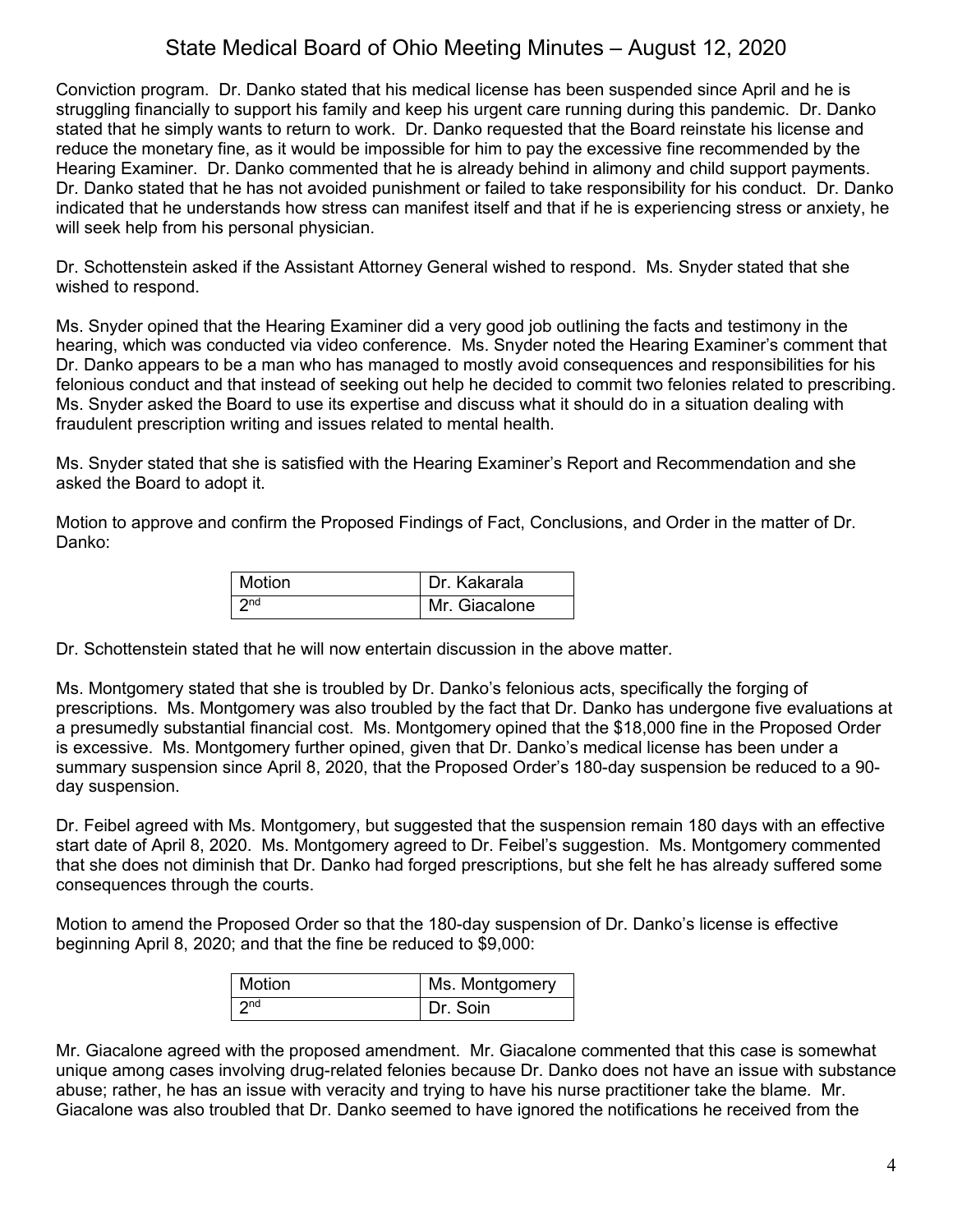Board. Mr. Giacalone stated that while he will support the proposed amendment, he does not think Dr. Danko is as much a victim as he is portraying himself.

Dr. Schottenstein appreciated that multiple assessments found that Dr. Danko does not have a substance abuse disorder. Dr. Schottenstein also stated that it is possible to abuse a substance without having a substance abuse disorder. Dr. Schottenstein stated that when one forges a prescription for the maximum recommended daily dose of a highly controlled substances to self-medicate mood, anxiety, or attention span, then one is essentially abusing that drug. Dr. Schottenstein stated that this is how people develop substance abuse disorder and he wondered how events would have unfolded if Dr. Danko had not been caught early in the process. Dr. Schottenstein stated that Dr. Danko abused Adderall, even if he does not have a stimulant abuse disorder.

Dr. Schottenstein continued that having read the evaluations, it sounds like Dr. Danko has endorsed a history of intermittent depression, anxiety, and attention span issues. While stress is unpleasant for everyone, those who are prone to these issues have an almost allergic reaction to stress. Dr. Schottenstein therefore felt that it is important for Dr. Danko to have a therapeutic relationship with a physician and a counselor for those times of stress, as well as a psychiatrist to make the determination of how to address these issues medically when they occur. Dr. Schottenstein stated that in Dr. Danko's case, there was a real chance that the Adderall could have made things much worse because stimulants can exacerbate underlying anxiety.

Dr. Schottenstein summarized that Dr. Danko prescribed himself a maximum dose of a controlled substance on two occasions, he did so deceptively by abusing the nurse practitioner's license, and he then asked the nurse practitioner to lie for him. Dr. Schottenstein did not feel that the level of mental health concern is substantially mitigating in that regard. Dr. Schottenstein opined that the fact that this occurred in the absence of a drug dependency issue is almost worse because it implies a willingness to engage in that behavior in the absence of the influence of drug dependency. This makes Dr. Danko's case different from other cases involving forged prescriptions because those physicians had acted under the influence of their impairment.

Dr. Schottenstein stated that he is agreeable to the proposed amendment.

Ms. Montgomery asked if Dr. Schottenstein would suggest any additional requirements for mental health treatment. Dr. Schottenstein stated that the Order already requires Dr. Danko to submit the *curriculum vitae* of a psychiatrist with whom he will be in treatment. Dr. Schottenstein noted that Dr. Danko was diagnosed with adjustment disorder, which basically means that a period of stress can lead to a flare-up of mood and anxiety issues. Therefore, it is important for Dr. Danko to have ongoing relationships with providers for maintenance and for timely treatment when there is flare-up. Dr. Schottenstein opined that Dr. Danko will have these things with the proposed amended Order.

Ms. Montgomery was troubled by the delay in properly notifying Dr. Danko of the Board's Notice of Opportunity for Hearing. After some delay, the Board staff decided to simply call or go to the doctor's office. While it is Dr. Danko's responsibility to notify the Board whenever he changes his address, Ms. Montgomery felt that the Board should consider simple things like looking up a physician whenever there is a failure to serve a Notice of Opportunity for Hearing. Ms. Montgomery suggested that the Board address this process issue in the future.

Vote on Ms. Montgomery's motion to amend:

| Dr. Rothermel  | Abstain |
|----------------|---------|
| Dr. Saferin    | Abstain |
| Mr. Giacalone  |         |
| Dr. Soin       | v       |
| Dr. Johnson    |         |
| Dr. Kakarala   |         |
| Ms. Montgomery |         |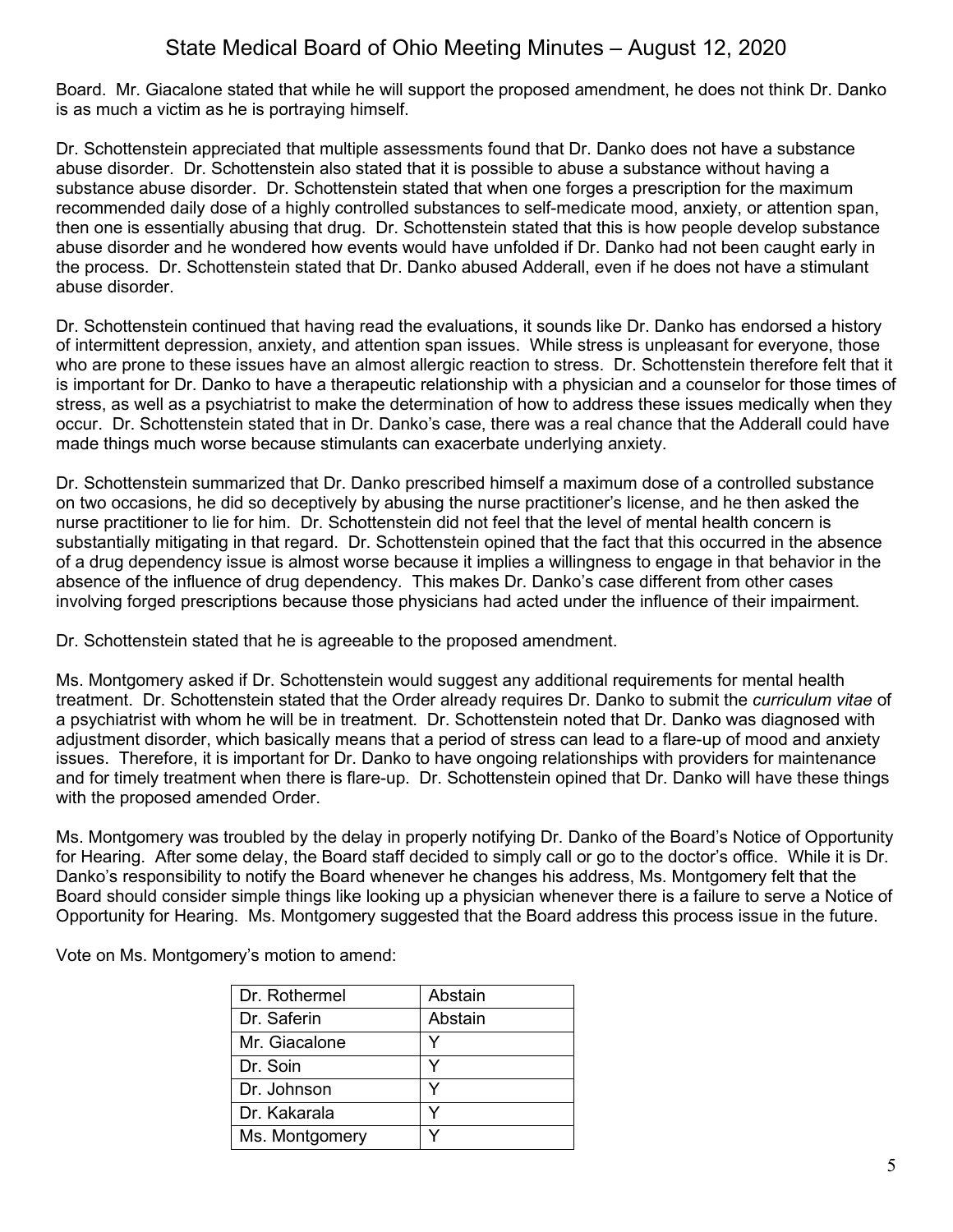| Dr. Feibel        |         |
|-------------------|---------|
| Dr. Bechtel       | Abstain |
| Dr. Schottenstein |         |

The motion carried.

Motion to approve and confirm the Proposed Findings of Fact, Conclusions, and Order, as amended, in the matter of Dr. Danko:

| Motion            | Dr. Kakarala |
|-------------------|--------------|
| 2 <sup>nd</sup>   | Dr. Johnson  |
| Dr. Rothermel     | Abstain      |
| Dr. Saferin       | Abstain      |
| Mr. Giacalone     |              |
| Dr. Soin          |              |
| Dr. Johnson       | Y            |
| Dr. Kakarala      | Y            |
| Ms. Montgomery    | Y            |
| Dr. Feibel        |              |
| Dr. Bechtel       | Abstain      |
| Dr. Schottenstein |              |

The motion carried.

#### **Enrico L. Danzer, M.D.**

Dr. Schottenstein directed the Board's attention to the matter of Enrico L. Danzer, M.D. No objection were filed. Ms. Lee was the Hearing Examiner.

Motion to approve and confirm the Proposed Findings of Fact, Conclusions, and Order in the matter of Dr. Danzer:

| Motion          | Dr. Kakarala |
|-----------------|--------------|
| 2n <sub>d</sub> | Dr. Bechtel  |

Dr. Schottenstein stated that he will now entertain discussion in the above matter.

Ms. Montgomery stated that, while cheating on examinations is not to be excused, she is most troubled that the Board is seeking a reprimand for behavior that is seven years old. Dr. Schottenstein appreciated Ms. Montgomery's concerns. Dr. Schottenstein noted that Dr. Danzer did not apply for an Ohio medical license until October 2019, which marked the beginning of Ohio's investigation and enforcement process in this matter.

Dr. Schottenstein remarked that it would have been preferable if Dr. Danzer had, after engaging in the cheating behavior, reconsidered his actions and went to his administrator on his own and admit his behavior. However, this only came to light because Dr. Danzer's cheating was discovered by others. Dr. Schottenstein stated that cheating is absolutely unacceptable and, while it is unfortunate that this incident continues to follow Dr. Danzer years later, it is appropriate and that is part of the reason that one does not cheat on examinations. Dr. Schottenstein stated that the integrity of board examinations is integral to being able to rely on the competence of the Board's licensees and giving the pubic a sense of competence in the system. Dr. Schottenstein opined that anything less than a reprimand could give the appearance that the Board does not take this matter seriously, and that could have negative consequences. Dr. Schottenstein opined that the Proposed Order is appropriate.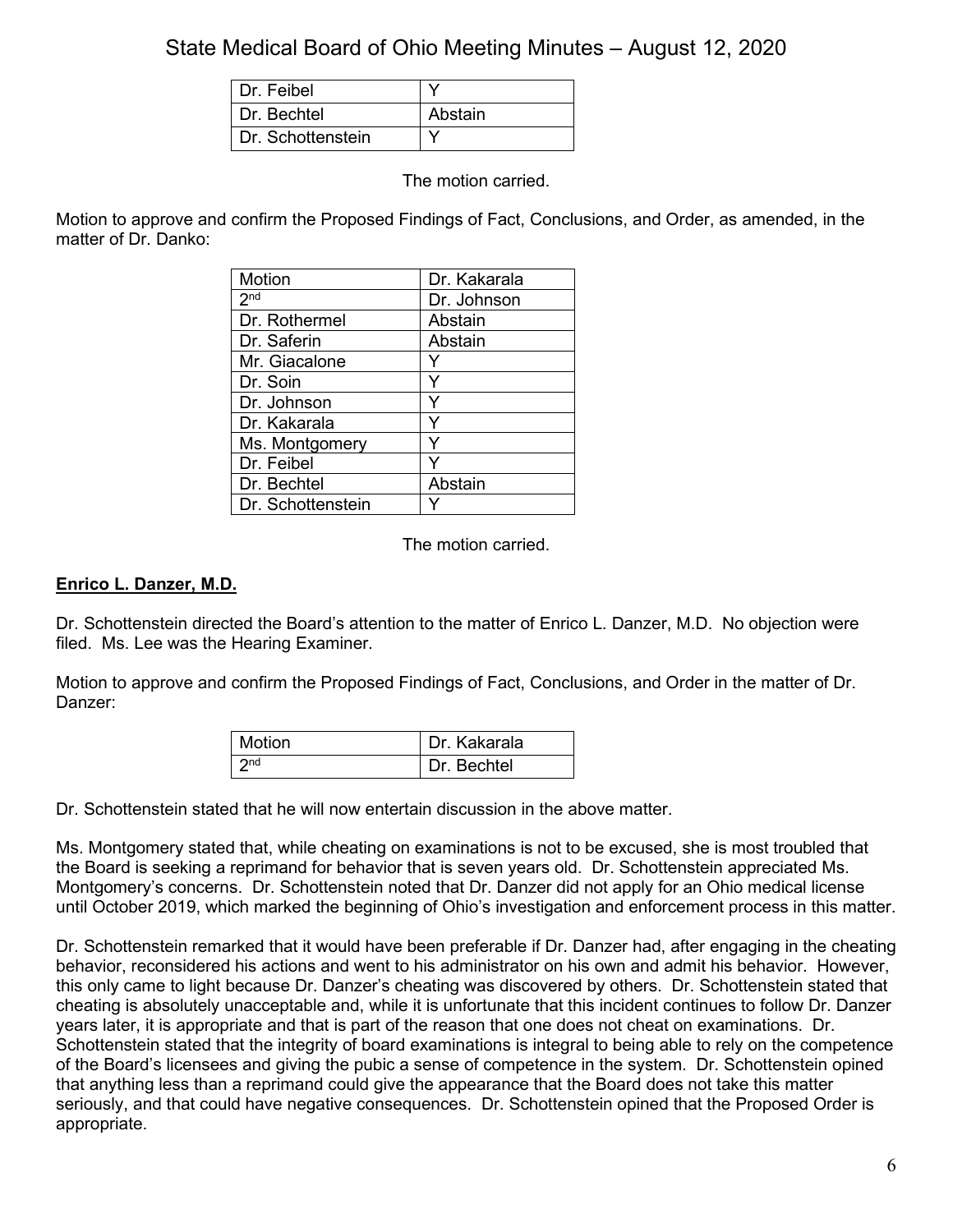Mr. Giacalone agreed with Dr. Schottenstein. Mr. Giacalone stated that this sort of thing is seen more and more in various professions and the Board must send a message that it is inappropriate. Mr. Giacalone gave credit to Dr. Danzer for the correct steps he has taken since that time, but noted that it was only after he was caught. Mr. Giacalone agreed that the Proposed Order of a reprimand is appropriate.

Vote on Dr. Kakarala's motion to approve and confirm:

| Dr. Rothermel     | Abstain |
|-------------------|---------|
| Dr. Saferin       | Abstain |
| Mr. Giacalone     |         |
| Dr. Soin          |         |
| Dr. Johnson       |         |
| Dr. Kakarala      |         |
| Ms. Montgomery    |         |
| Dr. Feibel        |         |
| Dr. Bechtel       |         |
| Dr. Schottenstein |         |
|                   |         |

The motion carried.

### **Timothy John Morley, D.O.**

Dr. Schottenstein directed the Board's attention to the matter of Timothy John Morley, D.O. Objections have been file and were previously distributed to Board member. Mr. Porter was the Hearing Examiner.

Dr. Schottenstein stated that a request to address the Board has been made on behalf of Dr. Morley. Five minutes will be allowed for that address.

Dr. Morley was represented by his attorney, James McGovern.

Dr. Morley apologized that the Board had to use its time and resources to address this issue. Dr. Morley also appreciated Ms. Pelfrey's and the Hearing Examiner's acknowledgment that he was completely cooperative with the Board's investigation. Dr. Morley stated that his medical license and career are very important to him. Dr. Morley deeply regretted and took responsibility for all his action in New York years ago.

Dr. Morley stated that he would like to stress a few things. First, there were no allegations that Dr. Morley actually infected anyone with hepatitis C or any other infectious disease. Dr. Morley stated that his New York medical license was not suspended for any safety concerns; those concerns were addressed when Dr. Morley voluntarily offered to cease all phlebotomy pending an investigation. The investigation showed that no one else had hepatitis C or any kind of infection disease beyond the original few patients that Dr. Morley had diagnoses over the course of the previous year. Dr. Morley stated that his New York license was suspended for his inability to comply with the request to turn over his medical records within 24 hours, which was an impossibility for him. Dr. Morley elaborated that his records had been ready, but he was unable to supply the billing records within that timeframe. Dr. Morley asked the Board to keep in mind that his New York license had been suspended for a technical violation of a rule that has no equivalent in Ohio.

Dr. Morley stated that he has been practicing medicine in Ohio for 18 months and his practice in Ohio is unlike his New York practice. In his current practice, Dr. Morley diagnoses physical injuries and makes referrals. Dr. Morley has completed about 80 hours of continuing medical education (CME) on infectious disease, recordkeeping, and proper office management.

Dr. Morley hoped the Board would agree that he poses no safety threat to anyone in Ohio. Dr. Morley respectfully asked the Board to give him an opportunity to practice medicine with a sanction, but without a suspension of his Ohio license. Dr. Morley stated that his medical practice is his only source of income and,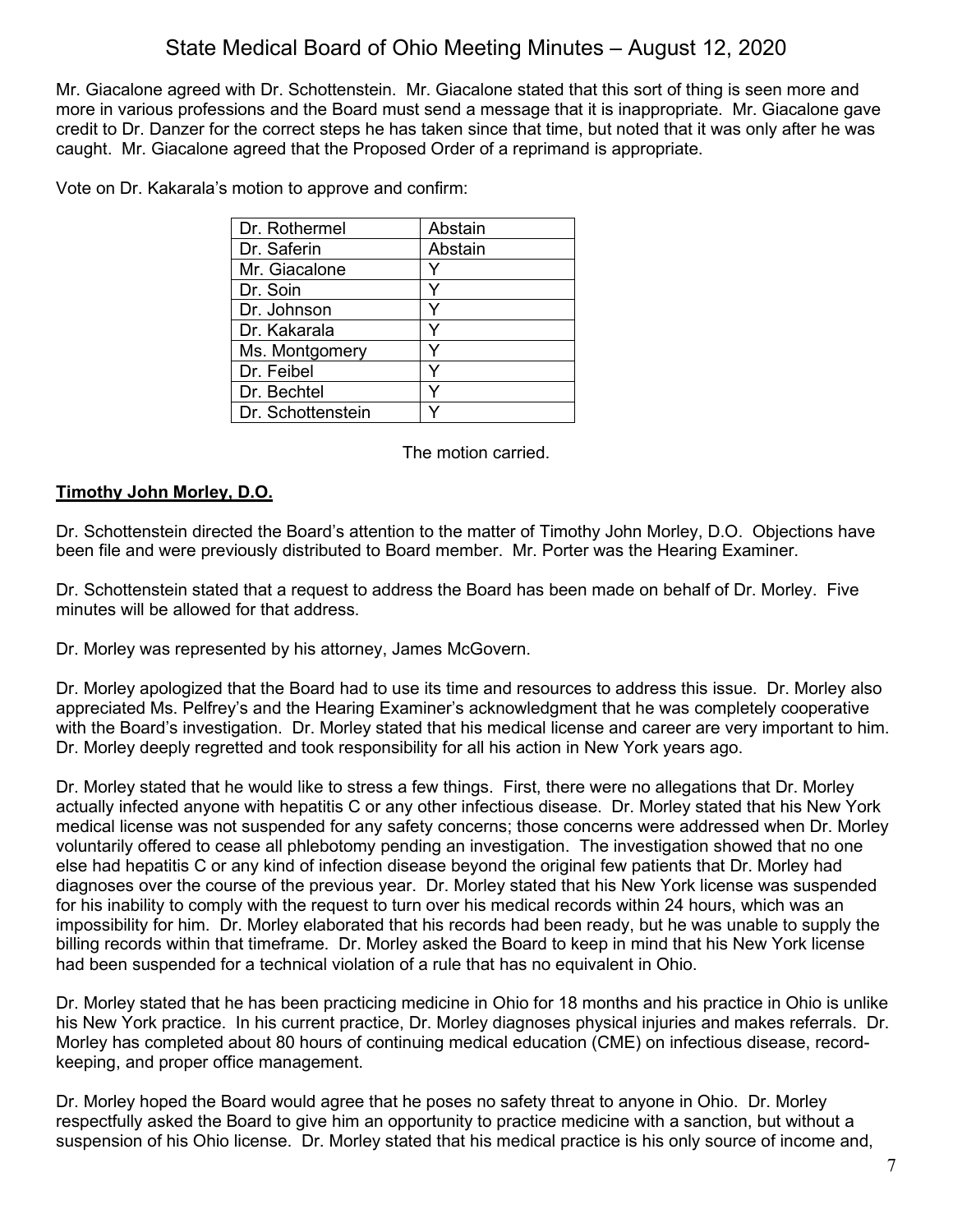since he has no partners, a suspension would end the practice and he would have no way to support his wife and daughter.

Mr. McGovern hoped that the Board would agree that a suspension of Dr. Morley's Ohio medical license would be excessive and unnecessary given the record production issue that triggered the underlying suspension in New York. Mr. McGovern stated that probation, practice restrictions, and a fine should suffice to address the violation and protect the public. The New York suspension effectively ended Dr. Morley's practice in that state and created financial hardship for himself and his family. Mr. McGovern stated that Dr. Morley has worked hard to get back on his feet in Ohio, where he has practiced without issue for 18 months. Mr. McGovern contended that the suspension of Dr. Morley's Ohio license would effectively destroy his Ohio practice and resume the financial hardship he is working his way out of.

Dr. Schottenstein asked if the Assistant Attorney General wished to respond. Ms. Pelfrey stated that she wished to respond.

Ms. Pelphrey stated that there was no contesting the fact that an action had been taken on Dr. Morley's New York medical license, and Dr. Morley was cooperative in admitting that. Ms. Pelphrey stated that the Hearing Examiner took all the accounts from testimony into the hearing record and it is within the Board's discretion what sanction to impose.

Motion to approve and confirm the Proposed Findings of Fact, Conclusions, and Order in the matter of Dr. Morley:

| <b>Motion</b>   | Dr. Kakarala |
|-----------------|--------------|
| 2 <sub>nd</sub> | Dr. Johnson  |

Dr. Schottenstein stated that he will now entertain discussion in the above matter.

Mr. Giacalone favored removing the suspension from the Proposed Order, while maintaining the probationary terms and the permanent limitations on Dr. Morley's Ohio medical license. Mr. Giacalone described the State of New York is a mind-boggling bureaucracy and he opined that Dr. Morley should not be suspended for a technical issue with the New York State Department of Health. Mr. Giacalone opined that the probation in the Proposed Order is appropriate, as is the permanent limitations due to the public safety issue. Mr. Giacalone agreed with Ms. Anderson's suggestion that the course in infection prevention and control, which is a condition for reinstatement or restoration in the Proposed Order, be moved to the probationary terms in the amendment.

Motion to amend the Proposed Order so that the suspension is removed; and the requirement for an infection prevention and control course be moved to the probationary terms and conditions:

| Motion          | Mr. Giacalone  |
|-----------------|----------------|
| 2 <sub>nd</sub> | Ms. Montgomery |

Responding to a question from Ms. Montgomery, Mr. Giacalone stated that he had no opinion regarding whether the \$3,500 fine should be reduced or removed, and that he would support whatever the other Board members favored on that matter.

Dr. Schottenstein appreciated the thought that the suspension of Dr. Morley's New York medical license was only related to the delay in producing medical records. However, Dr. Schottenstein noted that the New York Order indicated that the suspension was due to both the failure to provide records and the September 8, 2018 Statement of Charges.

Regarding the concern raised in Dr. Morley's objections about the Hearing Examiner's reference to minimal standards, Dr. Schottenstein stated that when dealing with an out-of-state action the fine is determined by the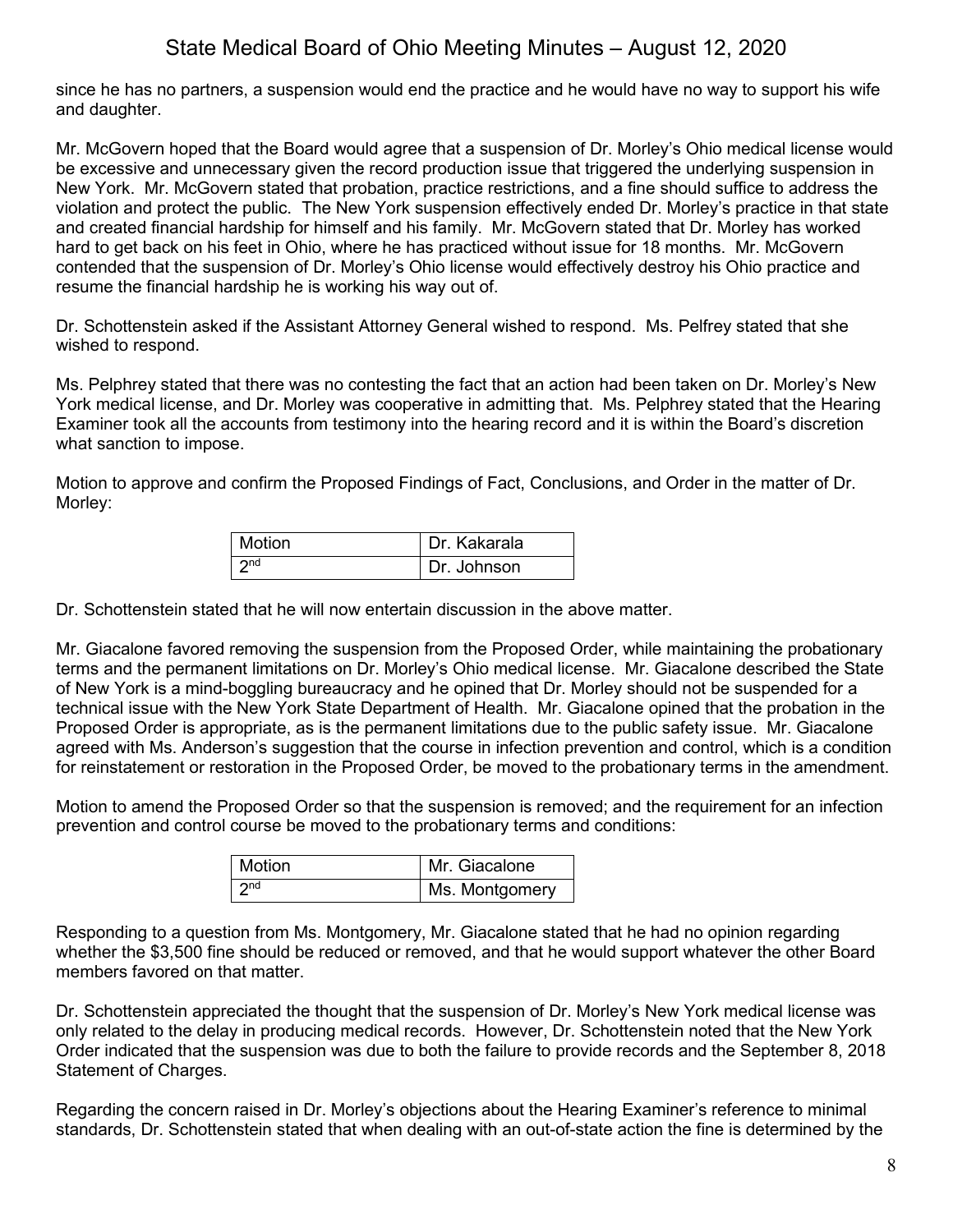underlying violations. Consequently, since the Conclusions of Law stated that Dr. Morley violated the statute on out-of-state action, that will be the basis for the Board's decision.

Vote on Mr. Giacalone's motion to amend:

| Dr. Rothermel     | Abstain |
|-------------------|---------|
| Dr. Saferin       | Abstain |
| Mr. Giacalone     |         |
| Dr. Soin          |         |
| Dr. Johnson       | Y       |
| Dr. Kakarala      | Y       |
| Ms. Montgomery    |         |
| Dr. Feibel        | Y       |
| Dr. Bechtel       | Abstain |
| Dr. Schottenstein |         |

The motion carried.

Motion to approve and confirm the Proposed Findings of Fact, Conclusions, and Order, as amended, in the matter of Dr. Morley:

| Motion            | Mr. Giacalone |
|-------------------|---------------|
| 2 <sup>nd</sup>   | Dr. Johnson   |
| Dr. Rothermel     | Abstain       |
| Dr. Saferin       | Abstain       |
| Mr. Giacalone     |               |
| Dr. Soin          | Υ             |
| Dr. Johnson       |               |
| Dr. Kakarala      | Y             |
| Ms. Montgomery    |               |
| Dr. Feibel        |               |
| Dr. Bechtel       | Abstain       |
| Dr. Schottenstein |               |

The motion carried.

### **Arthur H. Smith, M.D.**

Dr. Schottenstein directed the Board's attention to the matter of Arthur H. Smith, M.D. No objections were filed. Ms. Lee was the Hearing Examiner.

Dr. Schottenstein stated that a request to address the Board has been made on behalf of Dr. Smith. Five minutes will be allowed for that address.

Dr. Smith was represented by his attorney, Douglas Graff.

Mr. Graff stated that this case is based on a guilty plea to a single count of Dispensing a Controlled Substance. The court gave Dr. Smith a two-year probation, a requirement for community service, and a limitation from working in the area of addiction medicine for 24 months, and a \$5,000 fine. Mr. Graff noted that the Drug Enforcement Administration (DEA) was fully supportive of returning Dr. Smith's prescribing and dispensing privileges after the limitation on working in addiction medicine expired.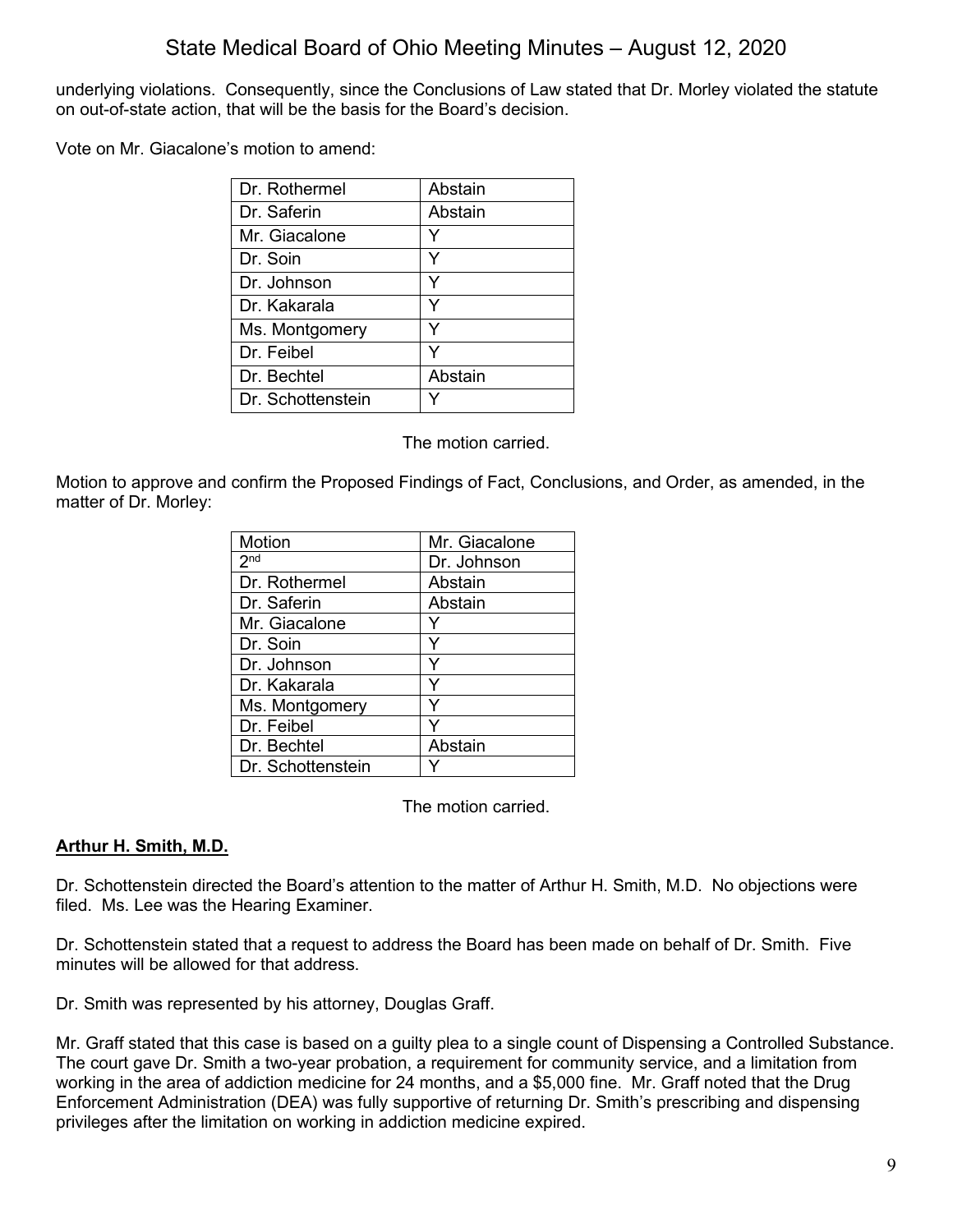Mr. Graff continued that while many things seemed to have been unfortunately billed incorrectly, no drugs were found to have been diverted or improperly provided to patients, no financial gain for the physicians involved was found, and no improper patient care was cited. This case came down to a billing practice by Dr. Smith's clinic that did not change when one of the physicians entered the practice without a DATA 2000 waiver to dispense suboxone. The U.S. Attorney found that there was no need for restitution in this matter.

Mr. Graff noted that the Hearing Examiner was supportive of returning Dr. Smith to the practice of medicine with a one-year suspension. Mr. Graff noted that Dr. Smith has already been out of practice for six months due to the COVID-19 pandemic. The Hearing Examiner also proposed a \$18,000 fine, which Mr. Graff opined was excessive.

Dr. Smith apologized for this matter and stated that he never thought he would be back before the Board again. Dr. Smith stated that while he was working at this facility, he believed he was helping the recovery community. Dr. Smith was grateful that the Hearing Examiner found that his work had resulted in positive outcomes when he was before the Board several years ago. Dr. Smith stated that he should have been more mindful and judicious with what was associated with his name, and he took full accountability and responsibility for his actions. Dr. Smith stated that he has learned a lot from this and he asked the Board to accept his apologies.

Dr. Schottenstein asked if the Assistant Attorney General wished to respond. Mr. Wilcox stated that he wished to respond.

Mr. Wilcox stated that Dr. Smith's medical license was immediately suspended by the Board on February 12, 2020, and his license has remained suspended since that time. Mr. Wilcox also noted that the federal government did not pursue a very severe penalty for Dr. Smith.

Mr. Wilcox opined that the reprimand and the probationary terms in the Proposed Order are appropriate. Mr. Wilcox stated that the Board can use its discretion to determine the appropriateness of the \$18,000 fine.

Motion to approve and confirm the Proposed Findings of Fact, Conclusions, and Order in the matter of Dr. Smith:

| <b>Motion</b> | Dr. Johnson   |
|---------------|---------------|
| ond           | Mr. Giacalone |

Dr. Schottenstein stated that he will now entertain discussion in the above matter.

Ms. Montgomery commented on Dr. Smith's impressive background, having worked as a janitor and a maintenance mechanic, as well as serving in the U.S. Air Force, before becoming a physician. Unfortunately, Dr. Smith made some mistakes that have brought him before the Board twice. Ms. Montgomery opined that the reprimand and probation in the Proposed Order are appropriate. Ms. Montgomery further opined that the \$18,000 fine in excessive and asked the Board to consider halving that amount.

Motion to amend the Proposed Order to reduce the fine to \$9,000:

| <b>Motion</b>   | Ms. Montgomery |
|-----------------|----------------|
| 2 <sub>nd</sub> | Mr. Giacalone  |

Dr. Feibel acknowledged the Board's authority to reduce the fine in the Order, but questioned whether the fine derived from the Board's fining guidelines should be lowered in the absence of extenuating circumstances. Dr. Feibel suggested that if the Board is inclined to lower the fine, it may want to consider altering the fining guidelines accordingly.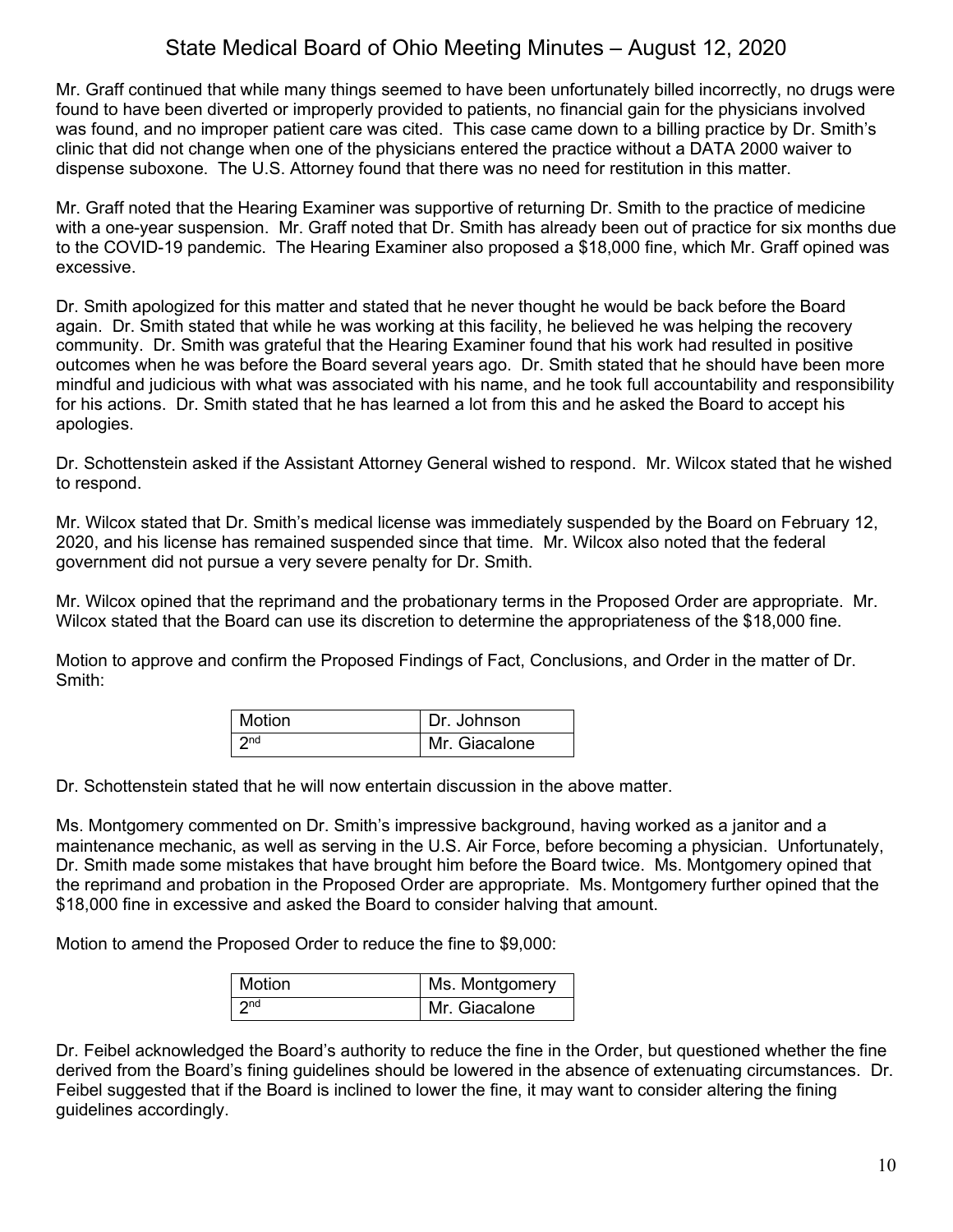Ms. Montgomery observed that Dr. Smith's license was immediately suspended in February 2020 by operation of law due to his conviction of a drug-related felony. Consequently, Dr. Smith has been without employment since that time. Ms. Montgomery commented that she would not have proposed lowering the fine if the matter were more egregious. However, the case is such that both the Hearing Examiner and the Attorney General's office agree that a reprimand with probation is appropriate.

Mr. Giacalone agreed with Ms. Montgomery. Mr. Giacalone acknowledged that Dr. Smith was convicted of dispensing a controlled substance, but it is not a typical case in which the substance is diverted and abused. Mr. Giacalone opined that Dr. Smith's actions were wrong, but not egregious.

Dr. Soin appreciated Dr. Feibel's comments on the fining issue, but argued that there are extenuating circumstances that would necessitate a lower fine. Dr. Soin stated that the Board's fining guidelines stipulate a minimum fine of \$18,000 for a felony drug conviction. However, the fact patterns that have emerged, such as a federal court only sentencing Dr. Smith to two years of probation and a fine, are an extenuating circumstance that can justify lowering the fine in this case. Dr. Soin did not support changing the Board's fining guidelines because the Board retains the ability to change the fine in individual cases as circumstances warrant. Dr. Soin stated the felony charges, especially drug felony charges, are serious and the Board's fining guidelines should reflect that.

Dr. Soin added that, like Ms. Montgomery, he also appreciated reading Dr. Smith's background beginning as a janitor and working to become a physician. Dr. Soin found Dr. Smith's apology at the beginning of his remarks to be genuine and he hoped Dr. Smith meant it.

Dr. Feibel stated that he does not oppose lowering the fine in this case. Dr. Feibel commented that the Board often seems to lower fines from the \$18,000 level, and this is his rationale for suggesting a change to the guidelines.

Vote on Ms. Montgomery's motion to amend:

| Dr. Rothermel     | Abstain |
|-------------------|---------|
| Dr. Saferin       | Abstain |
| Mr. Giacalone     |         |
| Dr. Soin          | Y       |
| Dr. Johnson       | Y       |
| Dr. Kakarala      | v       |
| Ms. Montgomery    |         |
| Dr. Feibel        |         |
| Dr. Bechtel       | Abstain |
| Dr. Schottenstein |         |

The motion carried.

Motion to approve and confirm the Proposed Findings of Fact, Conclusions, and Order, as amended, in the matter of Dr. Smithj:

| Motion          | Dr. Johnson  |
|-----------------|--------------|
| 2 <sub>nd</sub> | Dr. Kakarala |
| l Dr. Rothermel | Abstain      |
| Dr. Saferin     | Abstain      |
| Mr. Giacalone   |              |
| Dr. Soin        |              |
| Dr. Johnson     |              |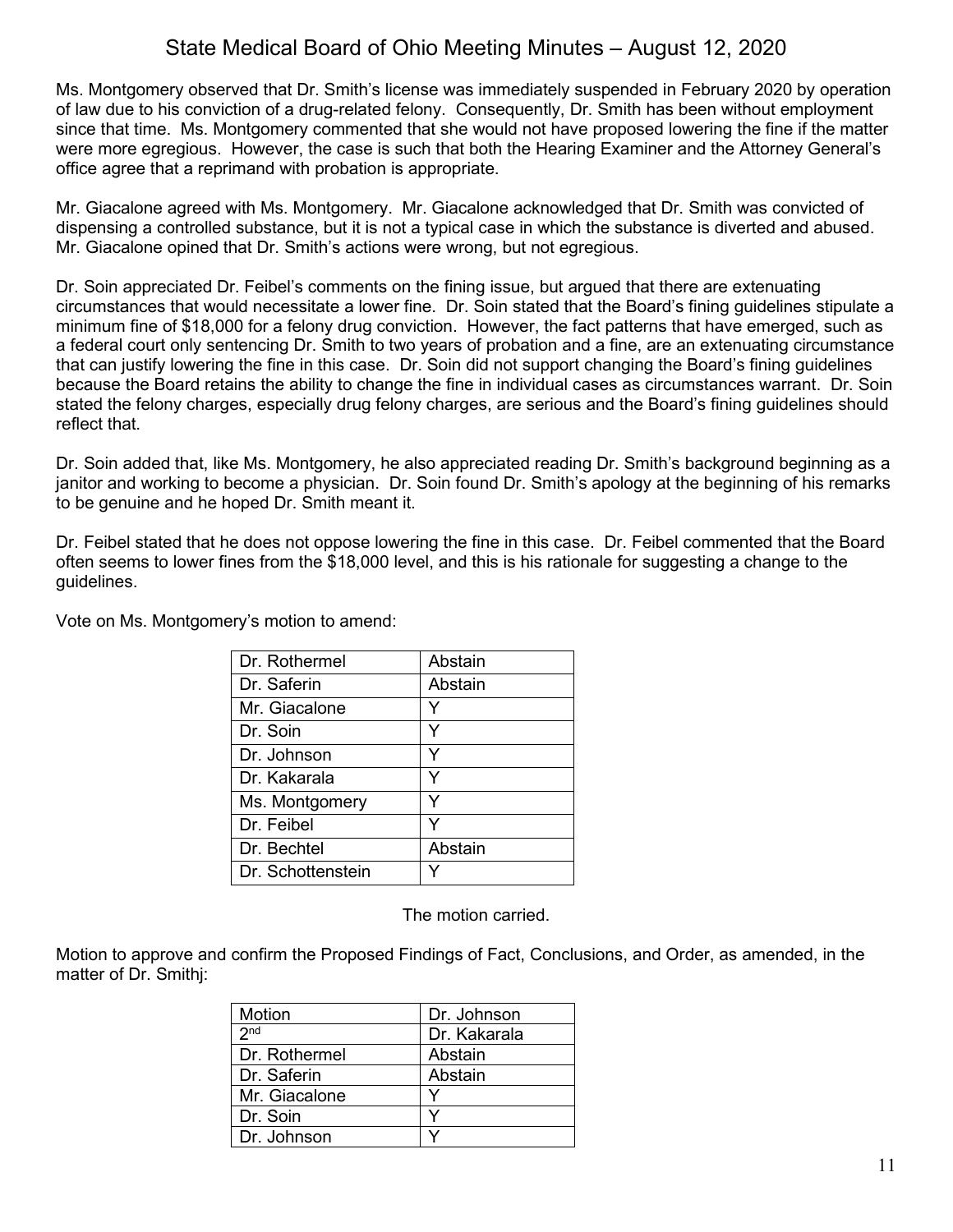| Dr. Kakarala      |         |
|-------------------|---------|
| Ms. Montgomery    |         |
| Dr. Feibel        |         |
| Dr. Bechtel       | Abstain |
| Dr. Schottenstein |         |

The motion carried.

### **PROPOSED FINDINGS AND PROPOSED ORDERS**

Dr. Schottenstein stated that in the following matter, the Board issued a Notice of Opportunity for Hearing. No timely request for hearing was received. The matter was reviewed by a Hearing Examiner, who prepared Proposed Findings and Proposed Orders, and it is now before the Board for final disposition. This matter is disciplinary in nature, and therefore the Secretary and Supervising Member cannot vote. In this mattes, Dr. Rothermel served as Secretary, Dr. Saferin served as Supervising Member, and Dr. Bechtel served as Secretary and/or Supervising Member.

### **Rakesh Sharma, M.D.**

Motion to find that the allegations as set forth in the November 13, 2019 Notice of Summary Suspension and Opportunity for Hearing in the matter of Dr. Sharma have been proven to be true by a preponderance of the evidence and to adopt Ms. Lee's Proposed Findings and Proposed Order:

| Motion          | Mr. Giacalone |
|-----------------|---------------|
| 2n <sub>d</sub> | Dr. Johnson   |

Mr. Giacalone commented that considering this physician's practice of dispensing controlled substances, it is appropriate that his Ohio medical license be permanently revoked. Dr. Schottenstein agreed.

Vote on Mr. Giacalone's motion to approve:

| Motion            | Dr. Johnson  |
|-------------------|--------------|
| 2 <sup>nd</sup>   | Dr. Kakarala |
| Dr. Rothermel     | Abstain      |
| Dr. Saferin       | Abstain      |
| Mr. Giacalone     |              |
| Dr. Soin          |              |
| Dr. Johnson       |              |
| Dr. Kakarala      | Y            |
| Ms. Montgomery    |              |
| Dr. Feibel        |              |
| Dr. Bechtel       | Abstain      |
| Dr. Schottenstein |              |

The motion carried.

#### **EXECUTIVE SESSION**

Motion to go into Executive Session to confer with the Medical Board's attorneys on matters of pending or imminent court action; and for the purpose of deliberating on proposed consent agreements in the exercise of the Medical Board's quasi-judicial capacity; and to consider the appointment, employment, dismissal, discipline, promotion, demotion, or compensation of a public employee or official: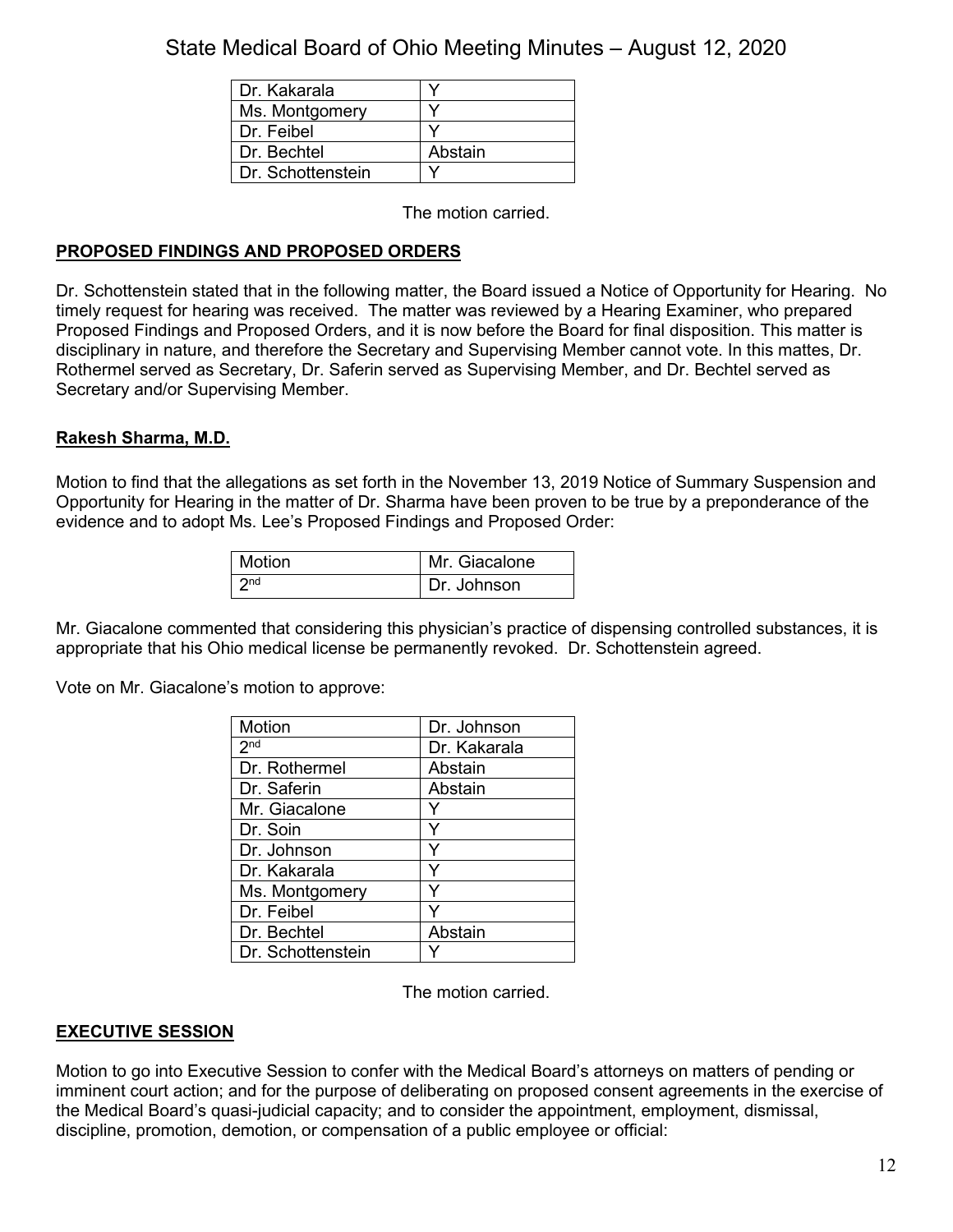| Motion            | Dr. Johnson |
|-------------------|-------------|
| 2 <sub>nd</sub>   | Dr. Bechtel |
| Dr. Rothermel     |             |
| Dr. Saferin       |             |
| Mr. Giacalone     |             |
| Dr. Soin          |             |
| Dr. Johnson       |             |
| Dr. Kakarala      |             |
| Ms. Montgomery    | ٧           |
| Dr. Feibel        | Y           |
| Dr. Bechtel       |             |
| Dr. Schottenstein |             |

The motion carried.

The Board went into Executive Session at 11:01 a.m. and returned to public session at 11:28 a.m.

### **SETTLEMENT AGREEMENTS**

#### **Adam J. Rowe, M.D.**

Motion to ratify the proposed Consent Agreement with Adam J. Rowe, M.D.:

| Motion            | Dr. Johnson  |
|-------------------|--------------|
| 2 <sup>nd</sup>   | Dr. Kakarala |
| Dr. Rothermel     | Abstain      |
| Dr. Saferin       | Abstain      |
| Mr. Giacalone     |              |
| Dr. Soin          | Y            |
| Dr. Johnson       |              |
| Dr. Kakarala      |              |
| Ms. Montgomery    |              |
| Dr. Feibel        | Y            |
| Dr. Bechtel       | Y            |
| Dr. Schottenstein |              |

The motion carried.

#### **Joseph Alan Cook, D.O.**

Motion to ratify the proposed Consent Agreement with Joseph Alan Cook, D.O.:

| Motion          | Dr. Kakarala  |
|-----------------|---------------|
| 2 <sup>nd</sup> | Mr. Giacalone |
| Dr. Rothermel   | Abstain       |
| Dr. Saferin     | Abstain       |
| Mr. Giacalone   |               |
| Dr. Soin        | Y             |
| Dr. Johnson     | Y             |
| Dr. Kakarala    |               |
| Ms. Montgomery  | v             |
| Dr. Feibel      |               |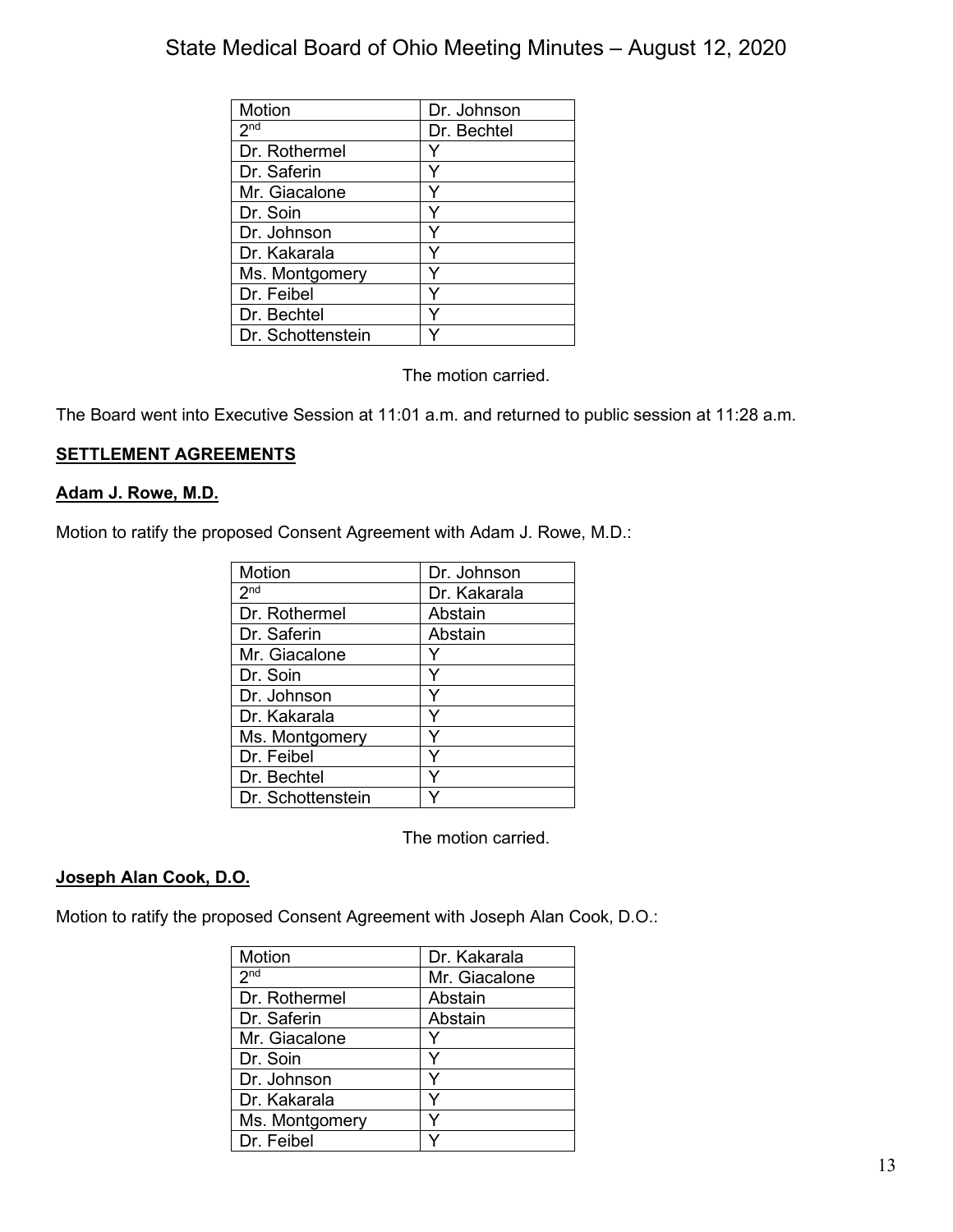| <b>Bechtel</b>    | stain |
|-------------------|-------|
| Dr. Schottenstein |       |

The motion carried.

### **Michael L. Scheer, D.O.**

Motion to ratify the proposed Permanent Surrender with Michael L. Scheer, D.O.:

| Motion            | Dr. Bechtel  |
|-------------------|--------------|
| 2 <sub>nd</sub>   | Dr. Kakarala |
| Dr. Rothermel     | Abstain      |
| Dr. Saferin       | Abstain      |
| Mr. Giacalone     |              |
| Dr. Soin          |              |
| Dr. Johnson       | Y            |
| Dr. Kakarala      | Y            |
| Ms. Montgomery    | Y            |
| Dr. Feibel        | Υ            |
| Dr. Bechtel       | ٧            |
| Dr. Schottenstein |              |

The motion carried.

#### **Muhammed Samer Nasher-Alneam, M.D.**

Motion to ratify the proposed Permanent Surrender with Muhammed Samer Nasher-Alneam, M.D.:

| Motion            | Dr. Bechtel  |
|-------------------|--------------|
| 2 <sub>nd</sub>   | Dr. Kakarala |
| Dr. Rothermel     | Abstain      |
| Dr. Saferin       | Abstain      |
| Mr. Giacalone     |              |
| Dr. Soin          |              |
| Dr. Johnson       | Υ            |
| Dr. Kakarala      | Ý            |
| Mr. Gonidakis     | Y            |
| Ms. Montgomery    | Y            |
| Dr. Feibel        | ٧            |
| Dr. Bechtel       |              |
| Dr. Schottenstein |              |

The motion carried.

#### **Jared A. Warren, D.O.**

Motion to ratify the proposed Probationary Consent Agreement with Jared A. Warren, D.O.:

| Motion          | Dr. Bechtel  |
|-----------------|--------------|
| 2 <sub>nd</sub> | Dr. Kakarala |
| Dr. Rothermel   | Abstain      |
| Dr. Saferin     | Abstain      |
| Mr. Giacalone   |              |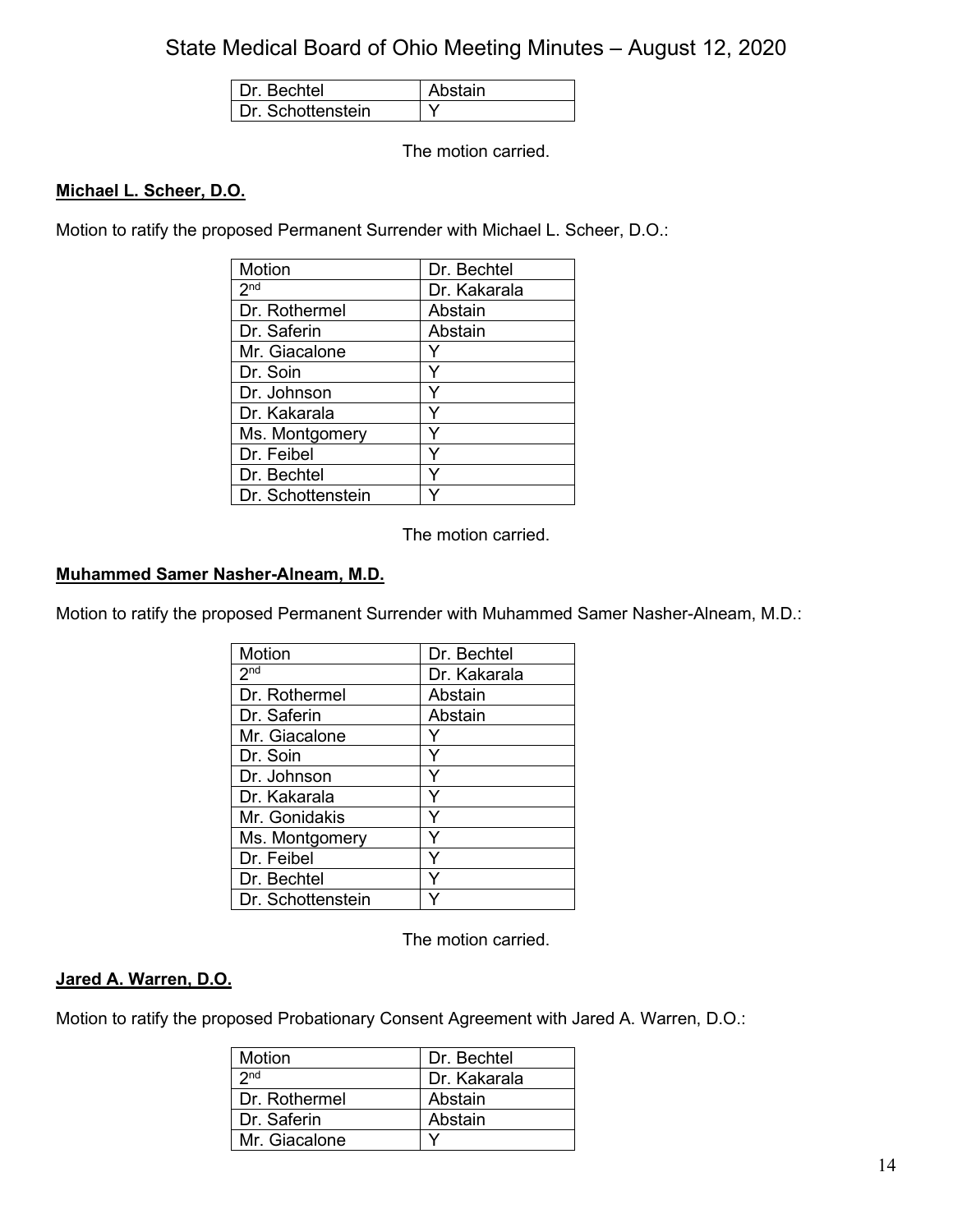| Dr. Soin          |  |
|-------------------|--|
| Dr. Johnson       |  |
| Dr. Kakarala      |  |
| Ms. Montgomery    |  |
| Dr. Feibel        |  |
| Dr. Bechtel       |  |
| Dr. Schottenstein |  |

The motion carried.

### **Lara Kollab, D.O.**

Motion to ratify the proposed Permanent Surrender with Lara Dollab, D.O.:

| Motion            | Mr. Giacalone |
|-------------------|---------------|
| 2 <sub>nd</sub>   | Dr. Kakarala  |
| Dr. Rothermel     | Abstain       |
| Dr. Saferin       | Abstain       |
| Mr. Giacalone     |               |
| Dr. Soin          | Y             |
| Dr. Johnson       | Y             |
| Dr. Kakarala      | Y             |
| Ms. Montgomery    | Y             |
| Dr. Feibel        | Y             |
| Dr. Bechtel       | ٧             |
| Dr. Schottenstein |               |

The motion carried.

### **Lee P. Bee, D.O.**

Motion to ratify the proposed Consent Agreement with Lee P. Bee, D.O.:

| Motion            | Dr. Johnson  |
|-------------------|--------------|
| 2 <sup>nd</sup>   | Dr. Kakarala |
| Dr. Rothermel     | Abstain      |
| Dr. Saferin       | Abstain      |
| Mr. Giacalone     |              |
| Dr. Soin          | Y            |
| Dr. Johnson       |              |
| Dr. Kakarala      | Y            |
| Ms. Montgomery    |              |
| Dr. Feibel        | Y            |
| Dr. Bechtel       | Y            |
| Dr. Schottenstein |              |

The motion carried.

#### **Jon Berkeley Silk, Jr., M.D.**

Motion to ratify the proposed Step II Consent Agreement with Jon Berkeley Silk, Jr., M.D.:

| Motion | Dr. Johnson |
|--------|-------------|
|--------|-------------|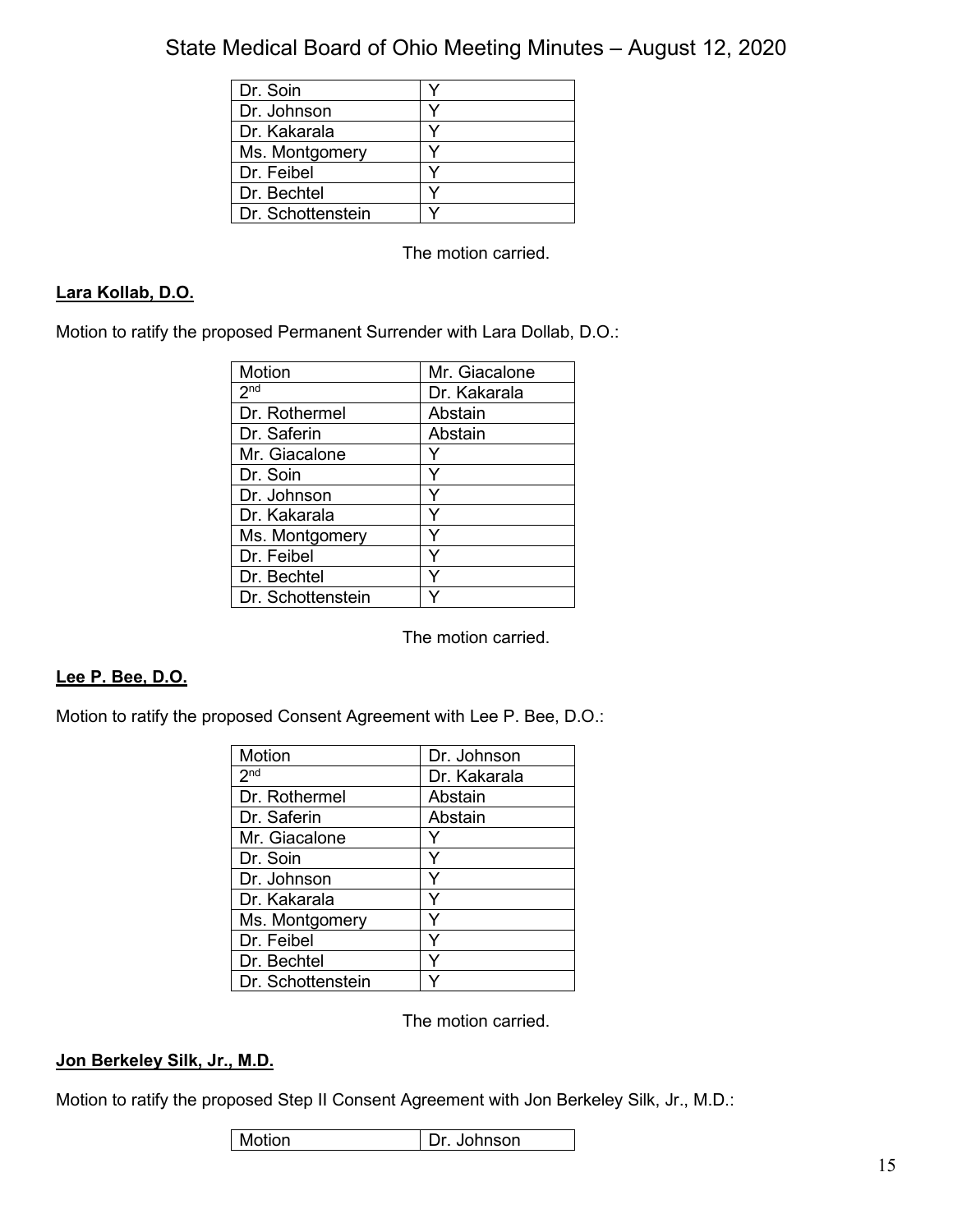| 2 <sub>nd</sub>   | Dr. Kakarala |
|-------------------|--------------|
| Dr. Rothermel     | Abstain      |
| Dr. Saferin       | Abstain      |
| Mr. Giacalone     |              |
| Dr. Soin          |              |
| Dr. Johnson       |              |
| Dr. Kakarala      |              |
| Ms. Montgomery    |              |
| Dr. Feibel        |              |
| Dr. Bechtel       | Abstain      |
| Dr. Schottenstein |              |

The motion carried.

## **Raymond L. Noschang, M.D.**

Motion to ratify the proposed Permanent Surrender with Raymond L. Noschang, M.D.:

| <b>Motion</b>     | Mr. Giacalone |
|-------------------|---------------|
| 2 <sub>nd</sub>   | Dr. Johnson   |
| Dr. Rothermel     | Abstain       |
| Dr. Saferin       | Abstain       |
| Mr. Giacalone     |               |
| Dr. Soin          | Y             |
| Dr. Johnson       |               |
| Dr. Kakarala      |               |
| Ms. Montgomery    |               |
| Dr. Feibel        |               |
| Dr. Bechtel       | Abstain       |
| Dr. Schottenstein |               |

The motion carried.

## **John O. Uche, M.D.**

Motion to ratify the proposed Consent Agreement with John O. Uche, M.D.:

| Motion            | Dr. Johnson  |
|-------------------|--------------|
| 2 <sub>nd</sub>   | Dr. Kakarala |
| Dr. Rothermel     | Abstain      |
| Dr. Saferin       | Abstain      |
| Mr. Giacalone     |              |
| Dr. Soin          | Y            |
| Dr. Johnson       | ٧            |
| Dr. Kakarala      | Υ            |
| Ms. Montgomery    |              |
| Dr. Feibel        |              |
| Dr. Bechtel       | Abstain      |
| Dr. Schottenstein |              |

The motion carried.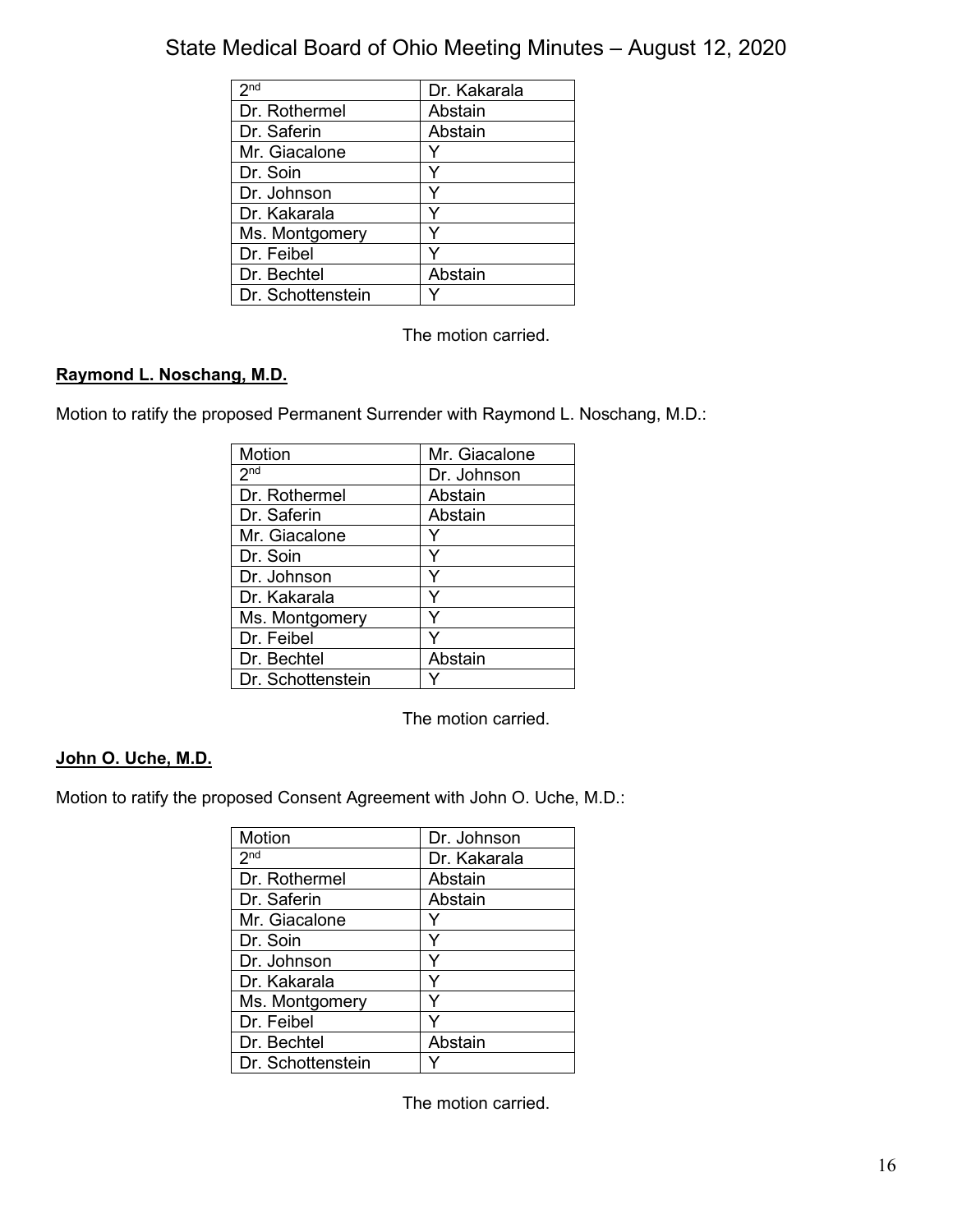#### **NOTICES OF OPPORTUNITY FOR HEARING, ORDERS OF SUMMARY SUSPENSION, ORDERS OF IMMEDIATE SUSPENSION, AND ORDERS OF AUTOMATIC SUSPENSION**

Ms. Marshall presented the following Citations to the Board for consideration:

- 1. Thomas Falls, M.D.: To be issue to an applicant for full medical licensure, based on a 2018 misdemeanor of moral turpitude for soliciting prostitution and actions against his medical licenses by the Kentucky Board of Medical Licensure and the New York State Board for Professional Medical Conduct.
- 2. Raymond Magliulo, D.O.: This physician's Ohio medical license has lapsed. The Proposed Citation is based on the physician's conviction for Endangering the Welfare of an Incompetent or Physically Disabled Person in the First Degree, a class E felony, as well as the revocation of the physician's New York medical license.
- 3. Mark H. Meacham, M.D.: Based on sexual misconduct involving one patient.
- 4. Daniel Schwarz, M.D.: Based on a recent federal conviction for Intent to Distribute a Controlled Substance.
- 5. Venkata Rao Yeleti, M.D.: This physician's Ohio medical license has lapsed, but he holds current emeritus status. The physician was convicted of felony rape of a child under 13.

In regards to proposed Citation #5, Dr. Feibel asked what emeritus status means in terms of privileges. Ms. Marshall replied that a physician with emeritus states cannot actively practice medicine, but can hold oneself out as a physician who has been licensed in good standing with the State Medical Board of Ohio.

Motion to approve and issue proposed Citations #1 through #5:

| Motion            | Dr. Kakarala |
|-------------------|--------------|
| 2 <sup>nd</sup>   | Dr. Johnson  |
| Dr. Rothermel     | Abstain      |
| Dr. Saferin       | Abstain      |
| Mr. Giacalone     |              |
| Dr. Soin          | Y            |
| Dr. Johnson       | Y            |
| Dr. Kakarala      | ٧            |
| Ms. Montgomery    |              |
| Dr. Feibel        |              |
| Dr. Bechtel       | Abstain      |
| Dr. Schottenstein |              |

The motion carried.

The Board meeting was recessed at 11:48 a.m. The meeting resumed at 12:21 p.m.

#### **OPERATIONS REPORT**

**Telecommuting:** Ms. Loucka stated that there is still no date for the return of staff to the office, so they will continue to work remotely. Ms. Loucka stated that staff productivity remains high, though there are logistical challenges with things like mail, phones, and the need for equipment adaptations. Over the coming months, the Board will review the complexities of caregiver challenges for those with young children who may be learning remotely.

**Human Resources:** Ms. Loucka stated that there is still officially a freeze on hiring for state agencies, so there is little to report from Human Resources.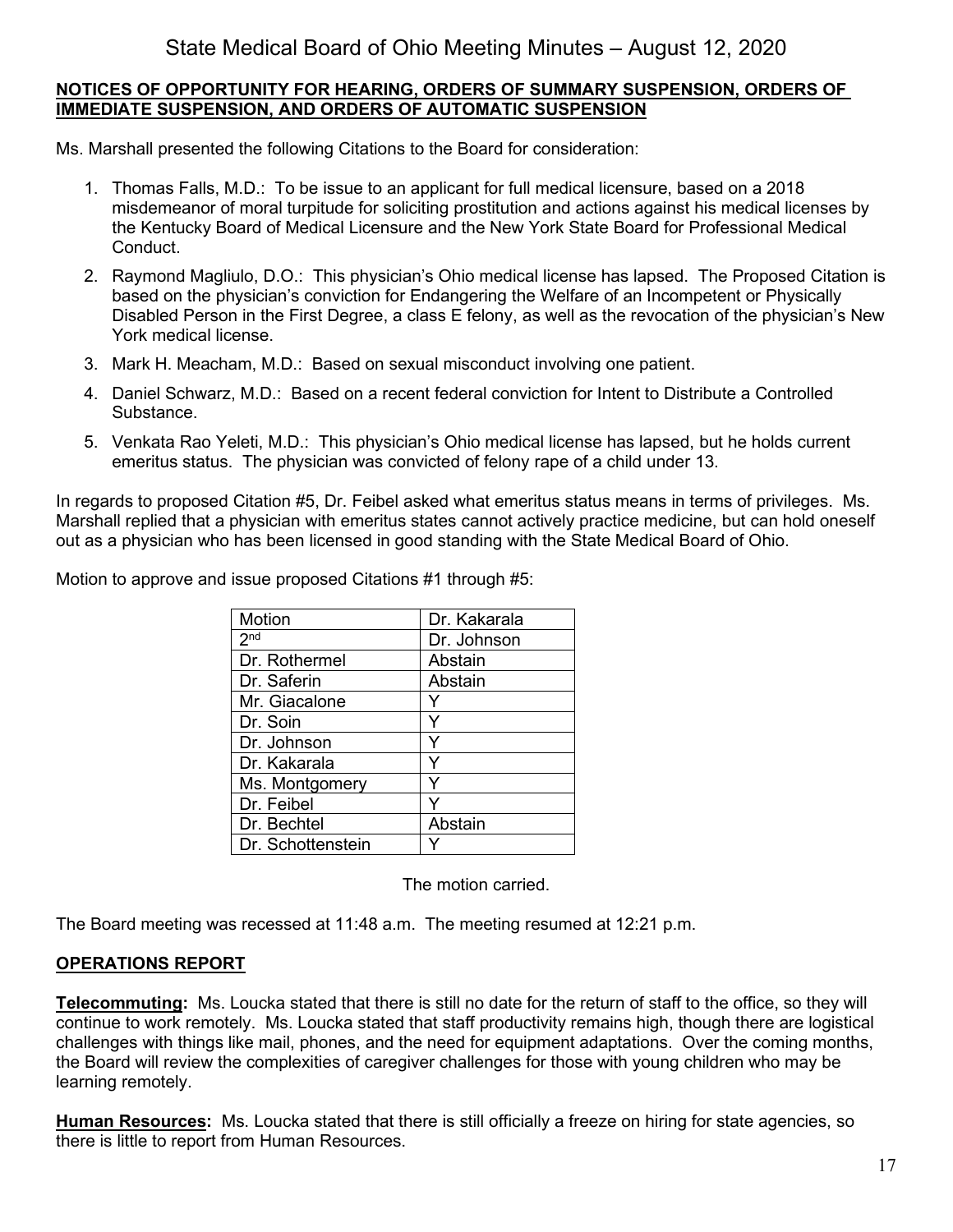**Budget Update:** Ms. Loucka stated that staff continues to work on the Board's budget materials, noting that budget submissions for the next biennium are due on September 15. Ms. Loucka expressed a desire to be more strategic with the budget submissions based on the Board's priorities and how it intends to meet them.

The Board's current cash balance is about \$5,000,000. Ms. Loucka noted that license renewals are down due to the emergency law that allows licensees additional time to renew. About 14,000 Medical Board licensees who would normally have renewed since the beginning of the COVID-19 pandemic have not renewed. All of these licensees must renew by December 1, 2020, unless an extension is granted, which Ms. Loucka felt was very unlikely. Ms. Loucka stated that the Board will discuss the budget requests at its September 9, 2020 meeting before the submission is finalized on September 15. Ms. Loucka commented that section managers will have input into the budget requests.

**Cost-Saving Days:** Ms. Loucka stated that the Board's exempt employees have been mandated to take 10 cost-saving days (CSD) this fiscal year. This means a pay reduction for those employees, but they will also receive 10 additional days off. The union representing non-exempt employees have asked the Board to implement a voluntary cost-saving day program for union employees. This request will be discussed later this week at a Labor/Management Committee meeting. Ms. Loucka commented that this is a typical request and other state agencies have enacted it.

**Open/Closed Complaint Data:** Ms. Loucka observed that this month's Operations Report includes two bar graphs that summarize open complaint data and closed complaint data. The open complaint graph gives a month-to-month breakdown of the total number of open complaints. Ms. Loucka noted that one licensee with numerous similar complaints was counted as only one complaint in order to avoid skewing the data. As the graphs indicate, there are an average of about 1,850 open complaints and 550 closed complaints every month over a seven-month period. Ms. Loucka noted that many open complaints carry over from month to month.

Ms. Loucka stated that there are practices that the staff can change and sharpen to help address the large number of open complaints the Board has each month. Ms. Loucka noted that fairly static groups of complains can be found in the sections of Enforcement, Investigations, and Standards Review. Ms. Loucka stated that some new processes have already been implemented, which have resulted in process improvements. While there has been an uptick in productivity from complaint management, Ms. Loucka felt that the Board should consider the share volume, timeline issues, and staffing issues.

Ms. Loucka stated that a data-backed proposal will be brought to the Board in September as part of the budge request.

### **REPORTS BY ASSIGNED COMMITTEES**

### **Dietetics Advisory Council Report**

Ms. Reardon stated that the Dietetics Advisory Council met yesterday via video conference. The Council discussed redoing the Frequently Asked Questions (FAQ) document for all the advisory councils, starting with Dietetics. The Council members shared what they would like to see include from their specific fields and will discuss the FAQ's further at its October meeting.

### **Sexual Misconduct Committee Report**

Dr. Schottenstein stated that the Sexual Misconduct Committee met this morning and discussed the Governor's Working Group's recommendations for changes to the Board's confidentiality statute, 4731.22(F)(5), Ohio Revised Code. The Committee's discussion revolved around three main areas:

- The Board's ability to release information for good cause.
- The Board's ability to release information if there is a threat to public safety.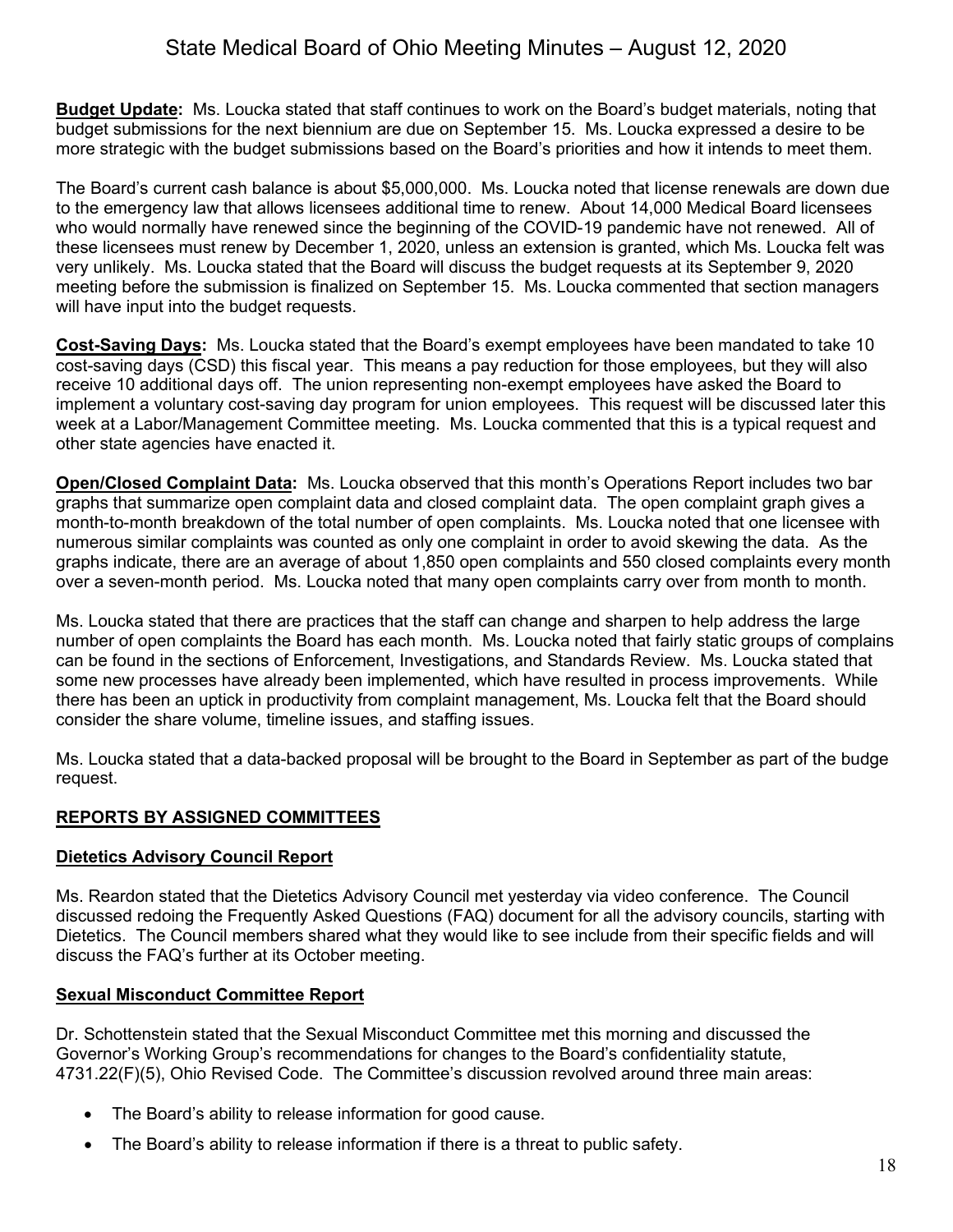• Whether there should be a time limit on the Board's confidentiality.

Dr. Schottenstein continued that comments are being received on the proposals regarding release of information to entities not covered by 4731.22(F)(5), and the Committee will continue to work on that issue. Dr. Schottenstein commented that the spreadsheet prepared by the staff to illustrate the Federation of State Boards' recommendations was very helpful.

### **Policy Committee Report**

Dr. Soin stated that the Policy Committee met this morning. The staff provided a rule review update and a review of actions in the Common Sense Initiative. The Committee also discussed several legislative matters.

### Legislative Update

Dr. Soin stated that the Committee discussed House Bill 679, the telehealth initiative. The Board's *ad hoc* Telehealth Committee will discuss that further at a meeting this afternoon. Dr. Soin noted that House Bill 679 has passed the House and is now in the Senate, but has not yet been assigned to a Senate committee. The Committee also discussed Senate Bill 246, the medical licensure bill.

The Committee welcomed the Board's new representative for legislative matters, Chelsea Wonski, and discussed expectations going forward. Each month, Ms. Wonski will prepare a master list bill tracker that will list every pending bill that may have an impact on the Medical Board or the practice of medicine. Each item on the master list will include three sections: A description of the bill with the bill number; where the bill is in the legislative process; and the Board's official stance on the bill. Ms. Wonski will also produce an intermediate action bill report with only a few pressings bills copied from the master list for easier digestion by the Committee.

The Committee also discussed the hydroxychloroquine bill that was introduced in the legislature yesterday. Dr. Soin noted that this bill may not proceed through the legislative process given the actions currently being considered by the Board of Pharmacy and the Medical Board. In response to a request for input from the Board of Pharmacy, the Committee recommended to the Board of Pharmacy that it suspend or rescind its proposed rule regarding hydroxychloroquine.

Lastly, the Committee discussed having a more global discussion about the roles of the Medical Board and Board of Pharmacy. As one example, Dr. Feibel had mentioned the fact that pharmacists may sometimes not allow prescriptions for opioids for post-operative surgical patients who had suffered significant trauma, even though such prescriptions are allowed by the Medical Board's rules. Dr. Soin commented that he has also seen this in his own practice. Dr. Soin stated that the Board of Pharmacy may be able to assist the Medical Board in educating pharmacists on the rule and to maintain patient access to appropriate medication.

#### Rules at Common Sense Initiative

Motion to approve amendments to Rule  $4731-10-02(A)(1)(c)$ ,  $(A)(2)(b)$  and delete paragraph  $(A)(3)$  and provide information to the Common Sense Initiative (CSI):

| Motion          | Dr. Saferin |
|-----------------|-------------|
| 2 <sup>nd</sup> | Dr. Bechtel |
| Dr. Rothermel   | v           |
| Dr. Saferin     | v           |
| Mr. Giacalone   |             |
| Dr. Soin        |             |
| Dr. Johnson     |             |
| Dr. Kakarala    |             |
| Ms. Montgomery  |             |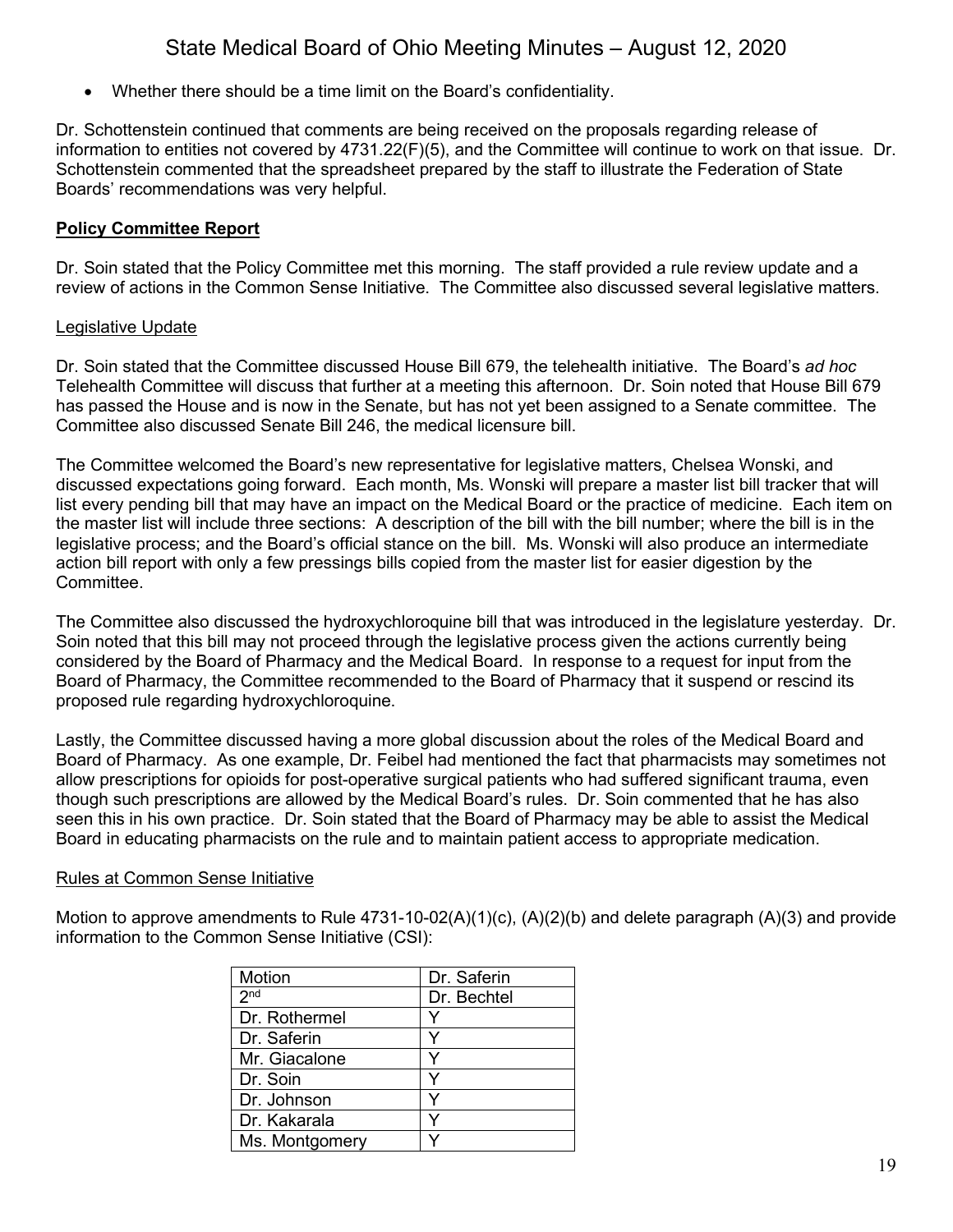| Dr. Feibel        |  |
|-------------------|--|
| Dr. Bechtel       |  |
| Dr. Schottenstein |  |

The motion carried.

### **RULES AND POLICIES**

Ms. Anderson stated that a very large package of rules was the subject of public rules hearing on July 23. Those rules will be submitted to the Joint Committee on Agency Rule Review (JCARR) on August 17. A number of comments were received at the hearing.

Rules 4731-11-01 and 4731-11-14 are a proposed correction to the chronic pain rules to allow for some additional specialists to prescribe at higher limits, including oncologists and hematologists. Based on a comment from the Board of Pharmacy, it is recommended that 4731-11-01(A) and (B) be modified to include a new Board of Pharmacy rule.

Ms. Anderson continued that three substantive comments were received on the detoxification rules. Zachary Holzapfel, Vice-President of Hicks Partners, suggested the following language for Rule 4731-33-02(F)(5) so that the section related to alcohol use disorder is similar to Section (B)(2) for opioid use disorder:

The physician shall refer the patient to an alcohol treatment program licensed or certified by the Ohio department of mental health and addiction services to provide such treatment or to a physician, physician assistant, or advanced practice registered nurse who provides treatment using Naltrexone or any other FDA approved forms of medication assisted treatment for alcohol use disorder. The name of the program, physician, physician assistant, or advanced practice registered nurse to whom the patient was referred, and the date of the referral shall be documented in the patient record.

Because this involved the Ohio Department of Mental Health and Addiction Services (ODMHAS), Ms. Anderson provided this proposed language to Richard Masatti and Dr. Justin Trevino at ODMHAS. Mr. Masatti and Dr. Trevino indicated that these changes were satisfactory from their clinical viewpoint, but they recommended removing the word "Naltrexone" and simply say "using any FDA-approved forms of medication." Ms. Anderson opined that this suggestion makes sense, but she also pointed out that the Board has a rule, 4731-33-03, that is related to Naltrexone and that word is used. In response to a question from Dr. Soin, Ms. Anderson stated that she can look into whether Rule 4731-33-03 should be altered in any way.

The next recommended change, based on a comment from Henry Van den Berg, Senior Vice President of U.S. World Meds, concerns Rule 4731-33-02(D)(10)(c)(iii), as well as Rule 4730-4-02 for physician assistants. The language initially indicated that "In withdraw management programs of thirty days or less, the physician shall not allow more than one of week of unsupervised or take-home medications for that patient." Mr. Van den Berg indicated that the drug associated with his company is labeled for use up to 14 days in an outpatient setting. Therefore, he recommended a change to that section.

A comment on this Mr. Van den Berg's suggestion from ODMHAS, along with a lengthy rationale from Dr. Trevino. Summarizing Dr. Trevino's comment, Ms. Anderson related that due to safety concerns with patients in this situation, it is not recommended to allow more than a one-week supply of the medication, even though it may be permitted under the label.

Dr. Schottenstein stated that ODMHAS was concerned about both patient safety and the need for the patient to be seen weekly in any case. Dr. Schottenstein agreed with ODMHAS and recommended no change to the proposed rule.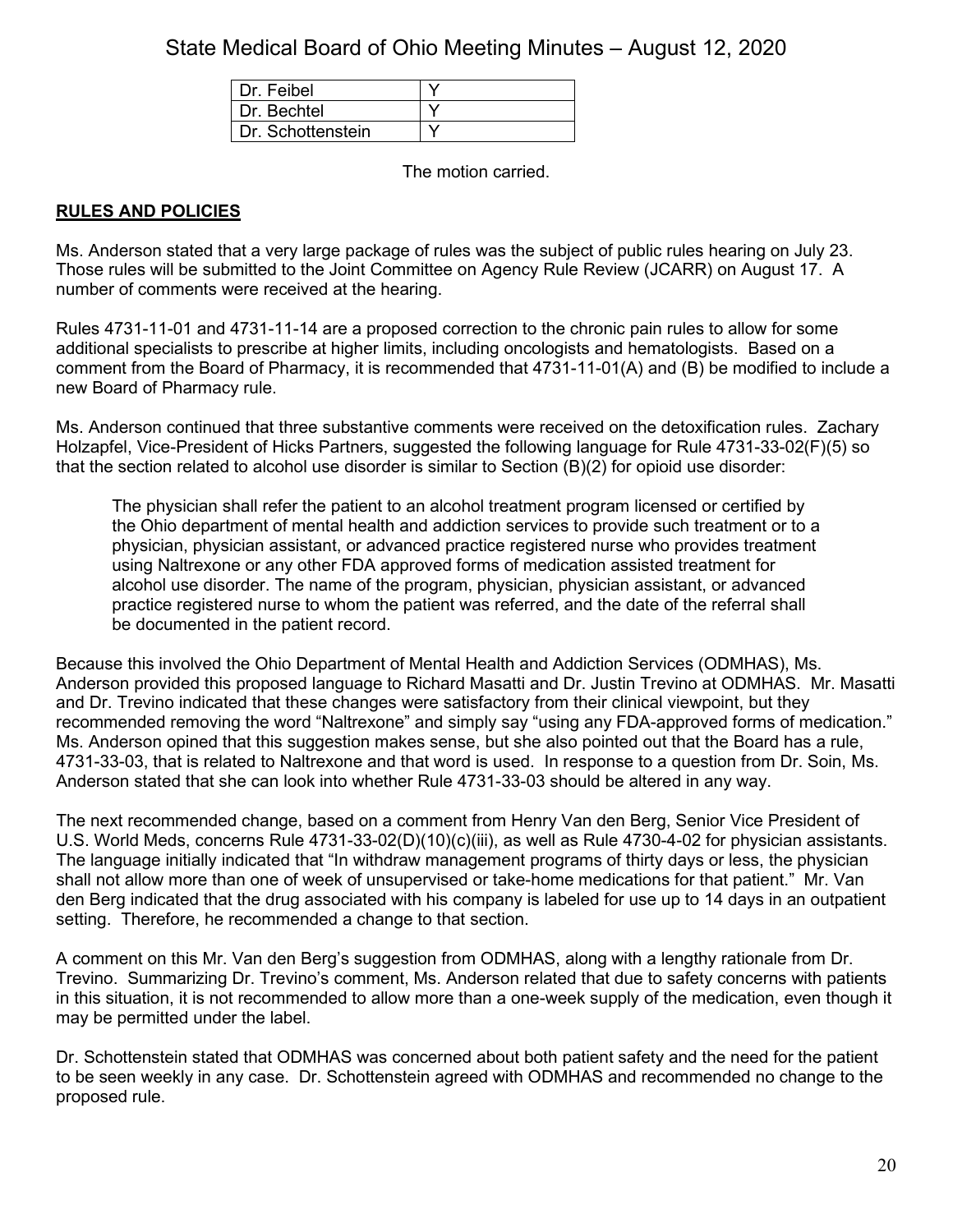The third comment was from Dr. Christine Wilder of University of Cincinnati (UC) Health. Dr. Wilder provided a general comment that she did not opposed the rules, but she felt they were too prescriptive and negatively impacted the individualized practice of medicine. Dr. Wilder also requested additional guidance for treating alcohol and sedative withdraw in an ambulatory setting. This comment was also reviewed by ODMHAS, which recommended added language to Paragraph (E)(4) in both rules about not driving or operating heavy machinery. ODMHAS also recommended importing any other relevant guidance from other areas to the alcohol section, though Ms. Anderson did not see anything that readily lent itself to that. Dr. Schottenstein agreed with Ms. Anderson and recommended simply importing Paragraph (E)(5) into Paragraph (F).

Regarding the consult agreement rules, a comment was received from Cameron McNamee of the Board of Pharmacy to request technical changes because the Board of Pharmacy will be changing its Rule 4729-17-01 by the end of this year. Ms. Anderson noted that the Medical Board's proposed rule references the Board of Pharmacy rule in two places. Ms. Anderson asked for approve to change the references to "Agency 4729," which allows reference to the whole chapter.

Lastly, comments were received from Sue Ciarlariello, Legislative Chair of the Ohio Society for Respiratory Care. Most of the comments were that Ms. Ciarlariello was in agreement with the proposed rule changes. One comment suggested clarifying language for Rule 4761-9-05(A)(1), concerning the college credit being limited to respiratory care. Ms. Anderson stated that the language had already been amended to clarify that point, and therefore no further changes were needed.

Motion to amend the proposed rules as discussed:

| <b>Motion</b>     | Dr. Bechtel   |
|-------------------|---------------|
| 2 <sub>nd</sub>   | Mr. Giacalone |
| Dr. Rothermel     |               |
| Dr. Saferin       |               |
| Mr. Giacalone     |               |
| Dr. Soin          |               |
| Dr. Johnson       |               |
| Dr. Kakarala      |               |
| Ms. Montgomery    |               |
| Dr. Feibel        |               |
| Dr. Bechtel       |               |
| Dr. Schottenstein |               |

The motion carried.

#### **REPORTS BY ASSIGNED COMMITTEES**

#### **Telehealth Committee Report**

Dr. Feibel thanked the Board members who agreed to serve on the *ad hoc* Telehealth Committee. The members of the committee are Dr. Feibel as Chair, Dr. Schottenstein, Dr. Bechtel, Dr. Soin, and Mr. Gonidakis. The Committee's goal is to establish appropriate guardrails so that telehealth can be conducted in a safe and effective manner while protecting the citizens of Ohio. The Committee met on July 23 and had a robust discussion focusing on four areas of House Bill 679:

- **Initial visits:** The Committee felt that a patient's initial visit to a physician should be in person unless there are extenuating circumstances due to the health and safety of the patient.
- **Standard of care:** The Committee has recommended that the standard of care for telehealth visits be the same as for in-person visits. It is suggested that this provision not be in place when an emergency is invoked by the Governor.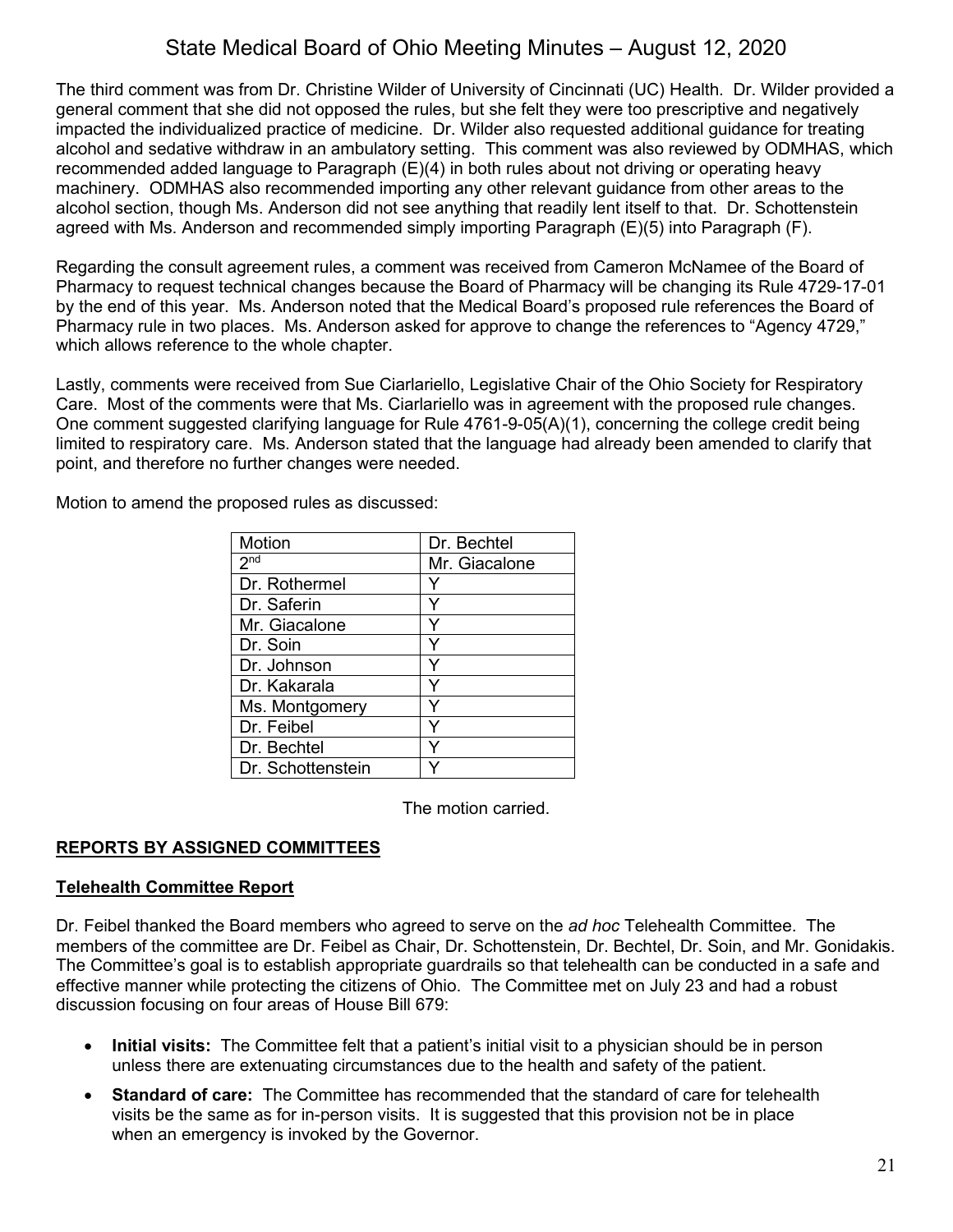- **Rule-making authority:** The Committee strongly felt that the Medical Board should have the ability to use rule-making to establish guardrails. The Committee continues to discuss how to logistically deal with the fact that it could take up to a year to promulgate a rule.
- **Technology requirements:** The Committee felt that telehealth visits should be conducted with synchronous technology with interactive audio/video. Exceptions could be made in extenuating circumstances, such as a patient lacking access to video platforms or being unable to use video equipment.

Dr. Feibel stated that the Committee will meet again this afternoon. Dr. Feibel encouraged any Board member to attend the meeting if interested.

### **Finance Committee Report**

Dr. Schottenstein stated that the Board's revenue for June 2020 was \$575,973. Dr. Schottenstein compared this to the June 2018 revenue of \$1,624,136, noting that June 2018 was a record month for the Board largely due to the fact that dietician and respiratory care professional licenses were all due on July 1, 2018. The Board continues to experience a shortfall in review based on the delay of licensure renewal deadlines to December 1, 2020. The Board is about \$1,000,000 under the projected revenue for Fiscal Year 2020, but it is hoped that that shortfall will be made up in Fiscal Year 2021. Though there is a small chance that the renewal deadline will be moved back from December 1, this is considered unlikely because that would substantially affect the ability of licensing boards to perform their functions without cutting into the general revenue fund. Dr. Schottenstein commented that so far, July 2020 seems more consistent with previous years.

Dr. Schottenstein continued that the Board's cash balance is good at \$5,030,208, a record cash balance despite the fact that the Board is substantially below projected revenue. The expected increased revenue in Fiscal Year 2021 may be used for projects such as a docketing case management software system or hiring additional staff to address the backlog of cases. Dr. Schottenstein stated that if additional staff is hired, it would be with the understanding that the Board would continue to look for inefficiencies in its processes so tha the backlog will not recur.

Dr. Schottenstein stated that 2020 is the third year of the Board's new fining authority, with approximately \$212,000 collected thus far this year. The Board collected \$222,000 in its first year of fining and \$167,000 in it's second year of fining. Dr. Schottenstein noted that the Board had originally estimated about \$150,000 per year from fines.

Expenditures have increased by 0.2% year-to-date compared to last year. However, Dr. Schottenstein noted that Fiscal Year 2019 had 27 pay periods instead of the typical 26, with that extra pay period representing about \$300,000. Therefore, actual spending this year has increased more than the 0.2% would indicate and the true increase is probably closer to 3.0%.

For Fiscal Year 2020, the Board spent \$107,284 on the historical case review. \$46,850 was left over from the incumbered balance, which will be applied going forward and should take the Board through the end of the historical case review project.

### **Licensure Committee Report**

### Licensure Application Reviews

### Yasir Abu-Omar, M.D.

Dr. Saferin stated that Dr. Abu-Omar has applied for a medical license in Ohio. Dr. Abu-Omar has requested that his experience and training in the United Kingdom, combined with the experience he has gained as a cardiac surgeon working under a Clinical Faculty Research Certificate at University Hospitals, Cleveland, be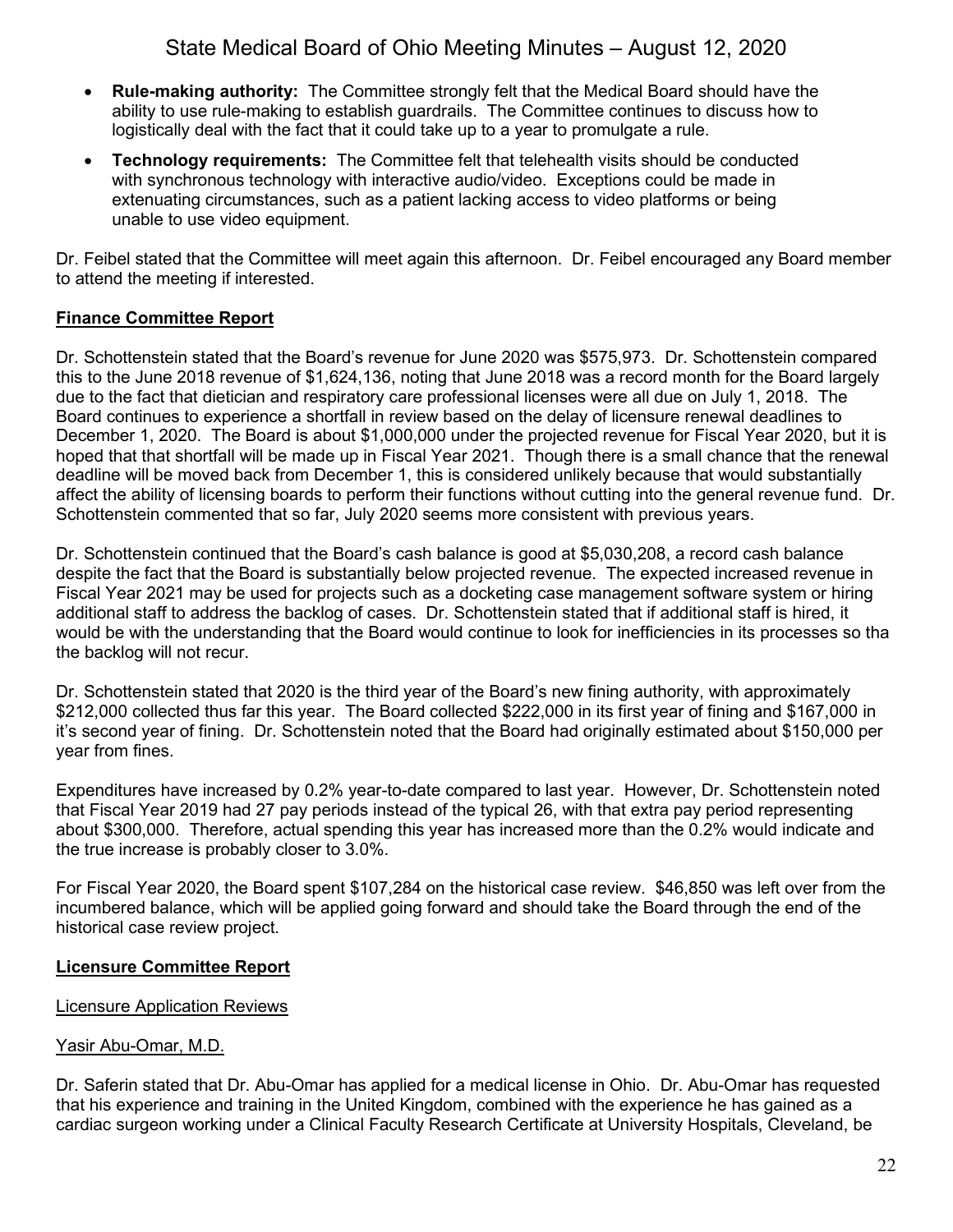deemed equivalent to 24 months of graduate medical education through the second-year level of graduate medical education.

Dr. Bechtel asked if Dr. Abu-Omar had actually been involved in surgical cases and getting experience, or if his work had been confined to laboratory work. Dr. Saferin replied that Dr. Abu-Omar had been involved in both surgical cases and laboratory work.

Motion to grant the graduate medical education equivalence, as outlined in 4731.09(A)(4)(b), so that Dr. Abu-Omar may be granted a license:

| Motion            | Dr. Bechtel   |
|-------------------|---------------|
| 2 <sub>nd</sub>   | Dr. Rothermel |
| Dr. Rothermel     |               |
| Dr. Saferin       |               |
| Mr. Giacalone     |               |
| Dr. Soin          |               |
| Dr. Johnson       |               |
| Dr. Kakarala      |               |
| Ms. Montgomery    |               |
| Dr. Feibel        |               |
| Dr. Bechtel       |               |
| Dr. Schottenstein |               |

The motion carried.

#### Samantha Bedel

Dr. Saferin stated that Ms. Bedel has applied for restoration of her Ohio massage therapy license. Ms. Bedel has not practiced massage therapy within the last five years.

Motion to approve Ms. Bedel's application for restoration of her Ohio license, contingent on passing the Massage and Bodywork Licensing Examination (MBLEx) within 12 months of the date of mailing of the Notice of Opportunity for a Hearing:

| <b>Motion</b>     | Dr. Bechtel  |
|-------------------|--------------|
| 2 <sup>nd</sup>   | Dr. Kakarala |
| Dr. Rothermel     |              |
| Dr. Saferin       |              |
| Mr. Giacalone     |              |
| Dr. Soin          |              |
| Dr. Johnson       |              |
| Dr. Kakarala      |              |
| Ms. Montgomery    |              |
| Dr. Feibel        | v            |
| Dr. Bechtel       |              |
| Dr. Schottenstein |              |

The motion carried.

#### Joao Paulo Cavalcante de Almeida, M.D.

Dr. Saferin stated that Dr. Cavalcante de Almeida has applied for a medical license in Ohio. Dr. Cavalcante de Almeida has requested that his experience and training in Brazil and Canada, plus his training at the Cleveland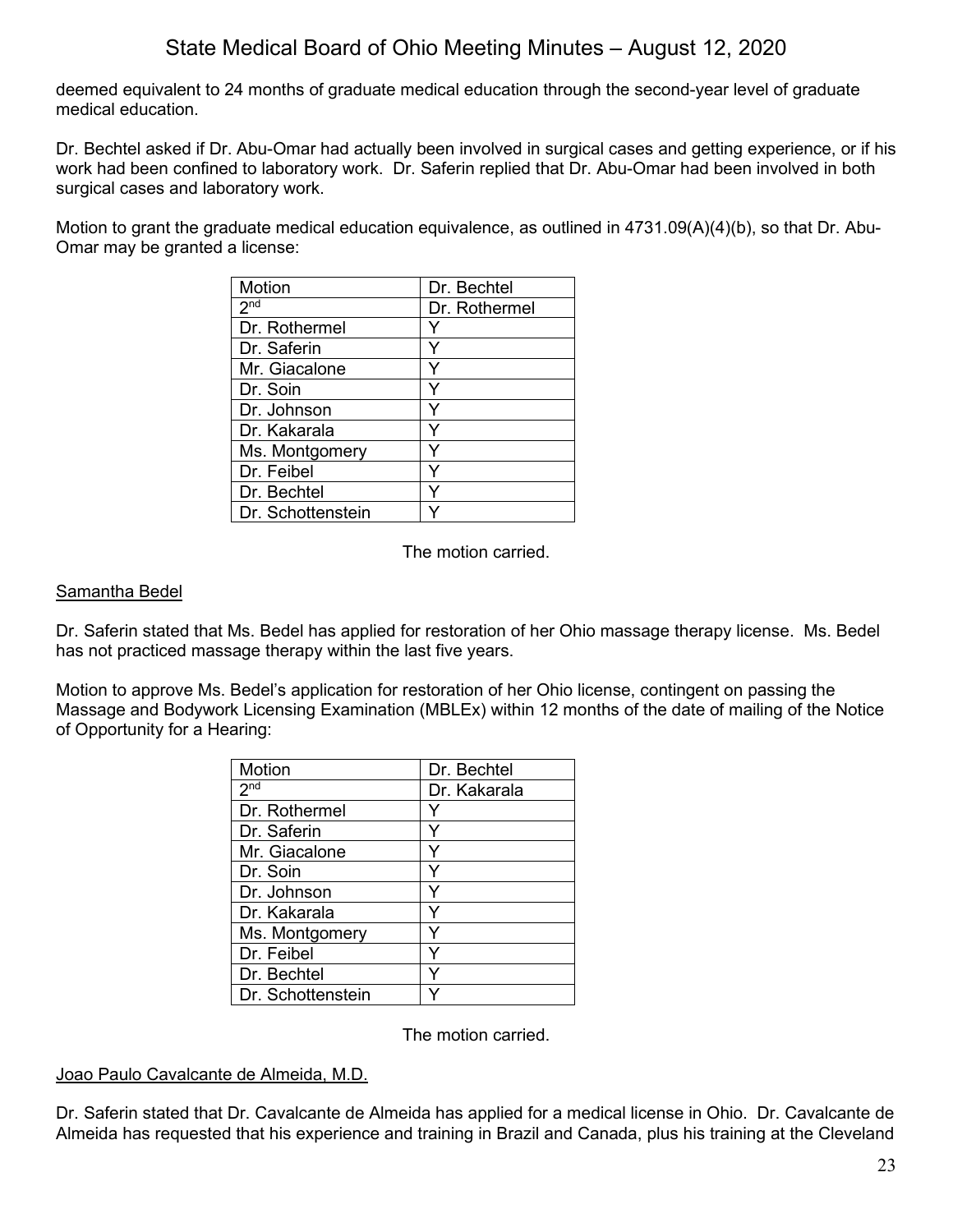Clinic, be deemed equivalent to 24 months of graduate medical education through the second-year level of graduate medical education.

Motion to grant the graduate medical education equivalence, as outlined in 4731.09(A)(4)(b), so that Dr. Cavalcante de Almeida may be granted a license:

| <b>Motion</b>     | Dr. Bechtel   |
|-------------------|---------------|
| 2 <sub>nd</sub>   | Dr. Rothermel |
| Dr. Rothermel     |               |
| Dr. Saferin       |               |
| Mr. Giacalone     |               |
| Dr. Soin          |               |
| Dr. Johnson       |               |
| Dr. Kakarala      |               |
| Ms. Montgomery    |               |
| Dr. Feibel        |               |
| Dr. Bechtel       |               |
| Dr. Schottenstein |               |

The motion carried.

#### Nikita Dedhia, M.D.

Dr. Saferin stated that Dr. Dedhia has applied for a medical license in Ohio. Dr. Dedhia has requested a waiver of the United States Medical Licensing Examination (USMLE) 10-year rule.

Motion to approve the good cause exception to the 10-year rule as outlined in OAC 4731-6-05 (C)(2), and accept the examination sequence so that Dr. Dedhia may be granted a license:

| Motion            | Dr. Bechtel |
|-------------------|-------------|
| 2 <sup>nd</sup>   | Dr. Johnson |
| Dr. Rothermel     |             |
| Dr. Saferin       | Y           |
| Mr. Giacalone     |             |
| Dr. Soin          | ٧           |
| Dr. Johnson       | Y           |
| Dr. Kakarala      |             |
| Ms. Montgomery    |             |
| Dr. Feibel        | Y           |
| Dr. Bechtel       |             |
| Dr. Schottenstein |             |

The motion carried.

#### Kathleen Fermann

Dr. Saferin stated that Ms. Fermann has applied to restore her Ohio license to practice dietetics. Ms. Hermann has not practiced dietetics within the last five years. However, Ms. Fermann's dietetic registration with the Commission on Dietetic Registration is current (valid through August 31, 2021), verifying that she meets all requirements and she is in good standing.

Motion to approve Ms. Fermann's application for restoration of her Ohio license as presented: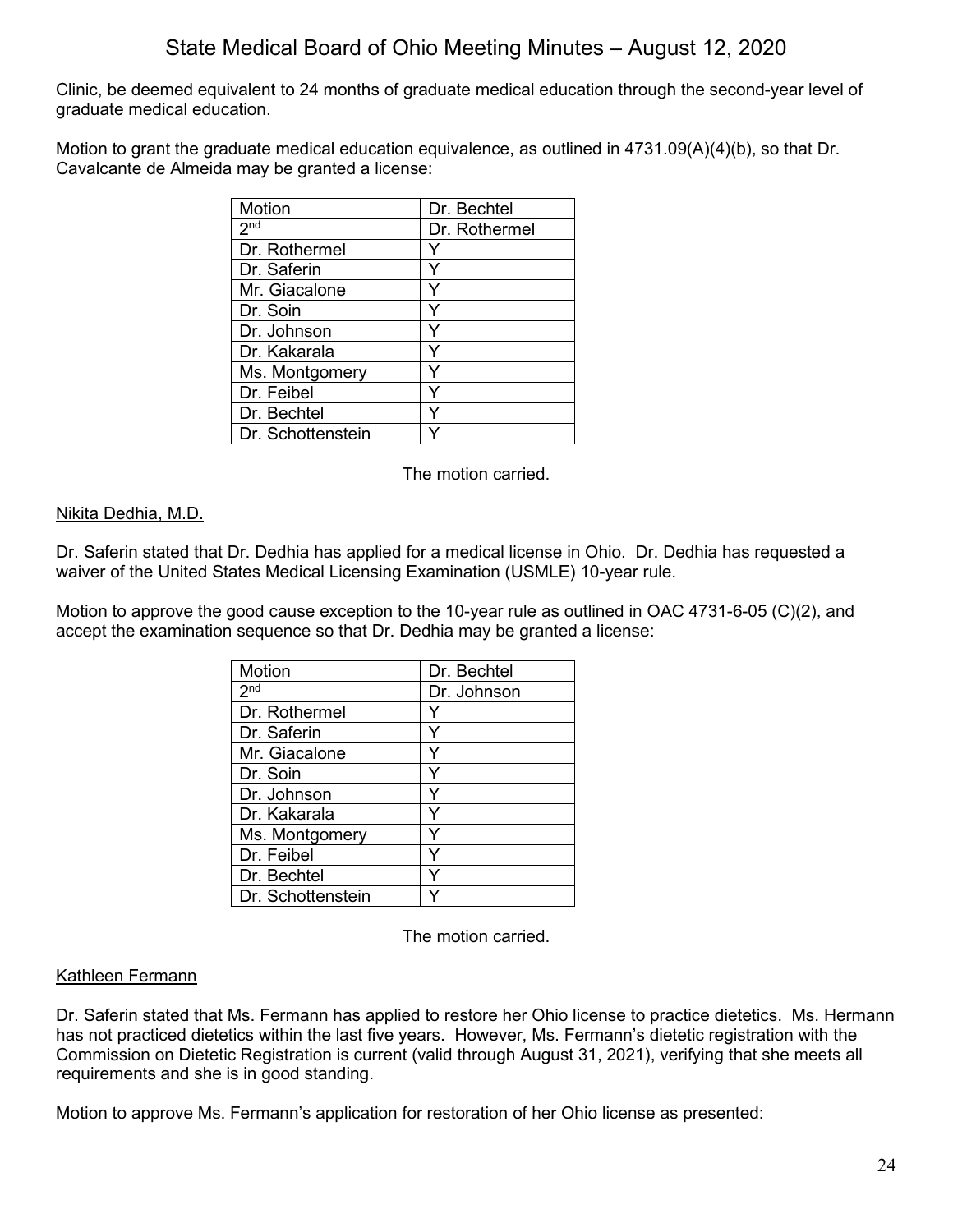| Motion            | Dr. Bechtel |
|-------------------|-------------|
| 2 <sup>nd</sup>   | Dr. Johnson |
| Dr. Rothermel     |             |
| Dr. Saferin       |             |
| Mr. Giacalone     |             |
| Dr. Soin          |             |
| Dr. Johnson       |             |
| Dr. Kakarala      |             |
| Ms. Montgomery    |             |
| Dr. Feibel        |             |
| Dr. Bechtel       |             |
| Dr. Schottenstein |             |

The motion carried.

### Patricia Guice

Dr. Saferin stated that Ms. Guice has applied for a massage therapy license in Ohio. Ms. Guice has not practiced massage therapy within the last five years. However, Ms. Guice recently passed the Massage and Bodywork Licensing Examination (MBLEx) on April 10, 2019.

Motion to approve Ms. Guice's application for an Ohio license as presented:

| Motion            | Dr. Johnson |
|-------------------|-------------|
| 2 <sup>nd</sup>   | Dr. Bechtel |
| Dr. Rothermel     |             |
| Dr. Saferin       |             |
| Mr. Giacalone     |             |
| Dr. Soin          |             |
| Dr. Johnson       |             |
| Dr. Kakarala      |             |
| Ms. Montgomery    |             |
| Dr. Feibel        |             |
| Dr. Bechtel       | Y           |
| Dr. Schottenstein |             |

The motion carried.

### Vinayak Nagaraja, M.D.

Dr. Saferin stated that Dr. Nagaraja has applied for a medical license in Ohio. Dr. Nagaraja has requested that his post-graduate training in the United States, combined with his experience in India and Australia, and his training in the United Kingdom, be deemed equivalent to 24 months of graduate medical education through the second-year level of graduate medical education.

Motion to grant the graduate medical education equivalence, as outlined in 4731.09(A)(4)(b), so that Dr. Nagaraja may be granted a license:

| Motion          | Dr. Bechtel   |
|-----------------|---------------|
| 2 <sub>nd</sub> | Dr. Rothermel |
| Dr. Rothermel   |               |
| Dr. Saferin     |               |
| Mr. Giacalone   |               |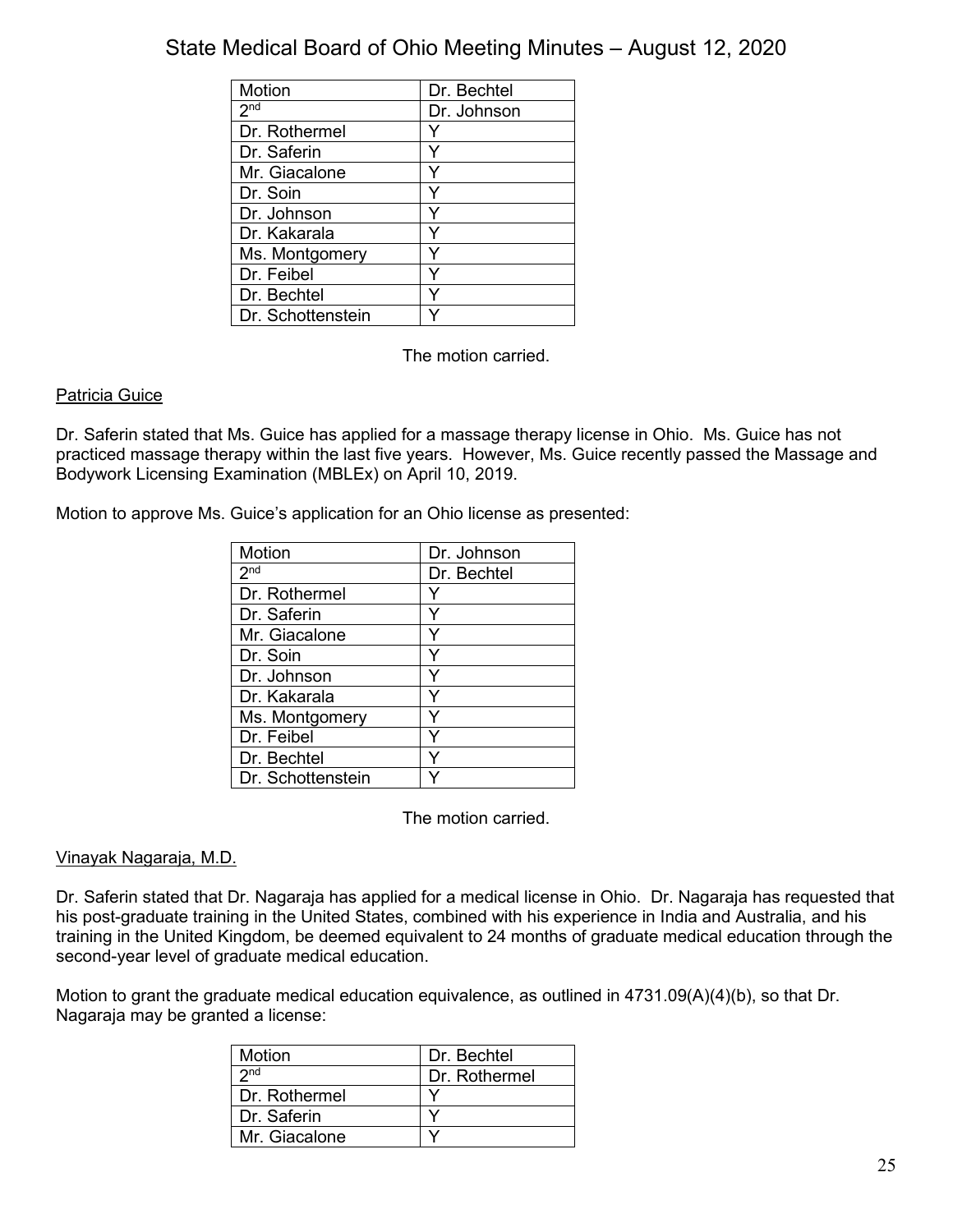| Dr. Soin          |  |
|-------------------|--|
| Dr. Johnson       |  |
| Dr. Kakarala      |  |
| Ms. Montgomery    |  |
| Dr. Feibel        |  |
| Dr. Bechtel       |  |
| Dr. Schottenstein |  |

The motion carried.

#### Kimberly O'Connor

Dr. Saferin stated that Ms. O'Connor has applied for a massage therapy license in Ohio. Ms. O'Connor has not practiced massage therapy within the last five years.

Motion to approve Ms. O'Connor's application for an Ohio license, contingent on passing of the Massage and Bodywork Licensing Examination (MBLEx) within 12 months from the date of mailing of the Notice of Opportunity for a Hearing:

| <b>Motion</b>     | Dr. Johnson |
|-------------------|-------------|
| 2 <sub>nd</sub>   | Dr. Bechtel |
| Dr. Rothermel     |             |
| Dr. Saferin       |             |
| Mr. Giacalone     |             |
| Dr. Soin          |             |
| Dr. Johnson       | Y           |
| Dr. Kakarala      |             |
| Ms. Montgomery    |             |
| Dr. Feibel        | Y           |
| Dr. Bechtel       | v           |
| Dr. Schottenstein |             |

The motion carried.

#### Pablo Ruda Vega, M.D.

Dr. Saferin stated that Dr. Vega has applied for a medical license in Ohio. Dr. Vega has requested a waiver of the United States Medical Licensing Examination (USMLE) 10-year rule.

Motion to approve the good cause exception to the 10-year rule as outlined in OAC 4731-6-05 (C)(2) and accept the examination sequence so that Dr. Vega may be granted a license:

| Motion          | Dr. Bechtel   |
|-----------------|---------------|
| 2 <sub>nd</sub> | Dr. Rothermel |
| Dr. Rothermel   | v             |
| Dr. Saferin     |               |
| Mr. Giacalone   |               |
| Dr. Soin        |               |
| Dr. Johnson     |               |
| Dr. Kakarala    | ٧             |
| Ms. Montgomery  |               |
| Dr. Feibel      |               |
| Dr. Bechtel     |               |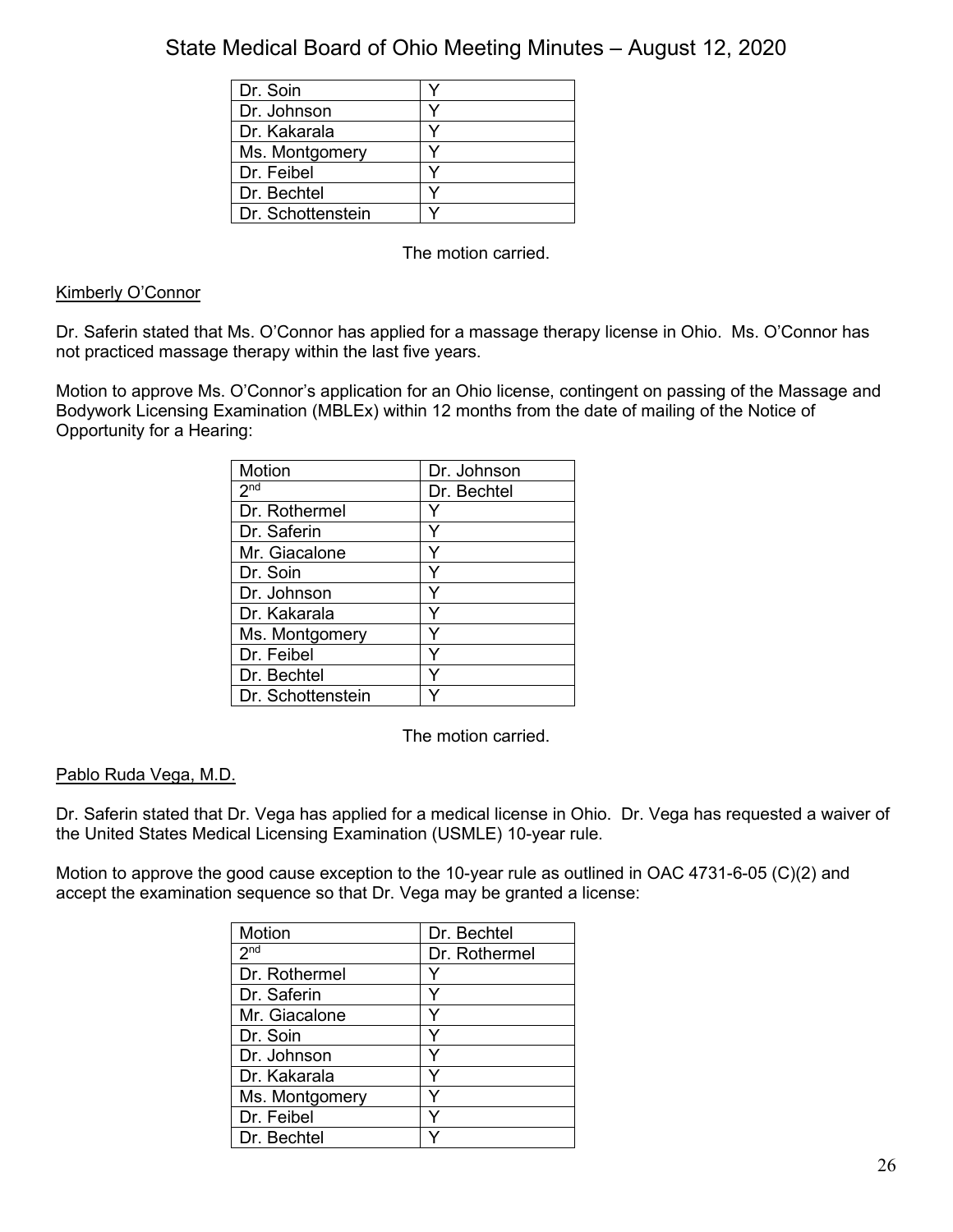Dr. Schottenstein | Y

The motion carried.

### Sarah Savage

Dr. Saferin stated that Ms. Savage has applied for a genetic counselor license in Ohio. Ms. Savage has not practiced genetic counseling within the last five years. However, Ms. Savage obtained certification as a Diplomate of the American Board of Genetic Counseling on September 18, 2009, and recertified on January 1, 2020, for the five-year certification cycle ending December 31, 2024.

Motion to approve Ms. Savage's application for an Ohio license as presented:

| Motion            | Dr. Bechtel |
|-------------------|-------------|
| 2 <sup>nd</sup>   | Dr. Johnson |
| Dr. Rothermel     |             |
| Dr. Saferin       |             |
| Mr. Giacalone     | Y           |
| Dr. Soin          |             |
| Dr. Johnson       | ٧           |
| Dr. Kakarala      | ٧           |
| Ms. Montgomery    |             |
| Dr. Feibel        | Y           |
| Dr. Bechtel       | ٧           |
| Dr. Schottenstein |             |

The motion carried.

### Applications for Certificates of Good Standing

#### Pittsburgh Technical College

Dr. Saferin stated that Pittsburgh Technical College, a Limited Branch School, has applied for a Certificate of Good Standing for the State of Ohio. The Therapeutic Massage Practitioner program is accredited by the Middle States Commissions on Higher Education and Pennsylvania Board of Education. The school application has been reviewed by the licensure staff according to the licensure protocols and the school appears to be eligible for licensure in Ohio.

Motion to approve the application of Pittsburgh Technical College for a Certificate of Good Standing as submitted in accordance with licensure protocols:

| <b>Motion</b>     | Dr. Bechtel   |
|-------------------|---------------|
| 2 <sub>nd</sub>   | Dr. Rothermel |
| Dr. Rothermel     |               |
| Dr. Saferin       | Y             |
| Mr. Giacalone     | Y             |
| Dr. Soin          | ٧             |
| Dr. Johnson       | Y             |
| Dr. Kakarala      | Y             |
| Ms. Montgomery    |               |
| Dr. Feibel        | Y             |
| Dr. Bechtel       | ٧             |
| Dr. Schottenstein |               |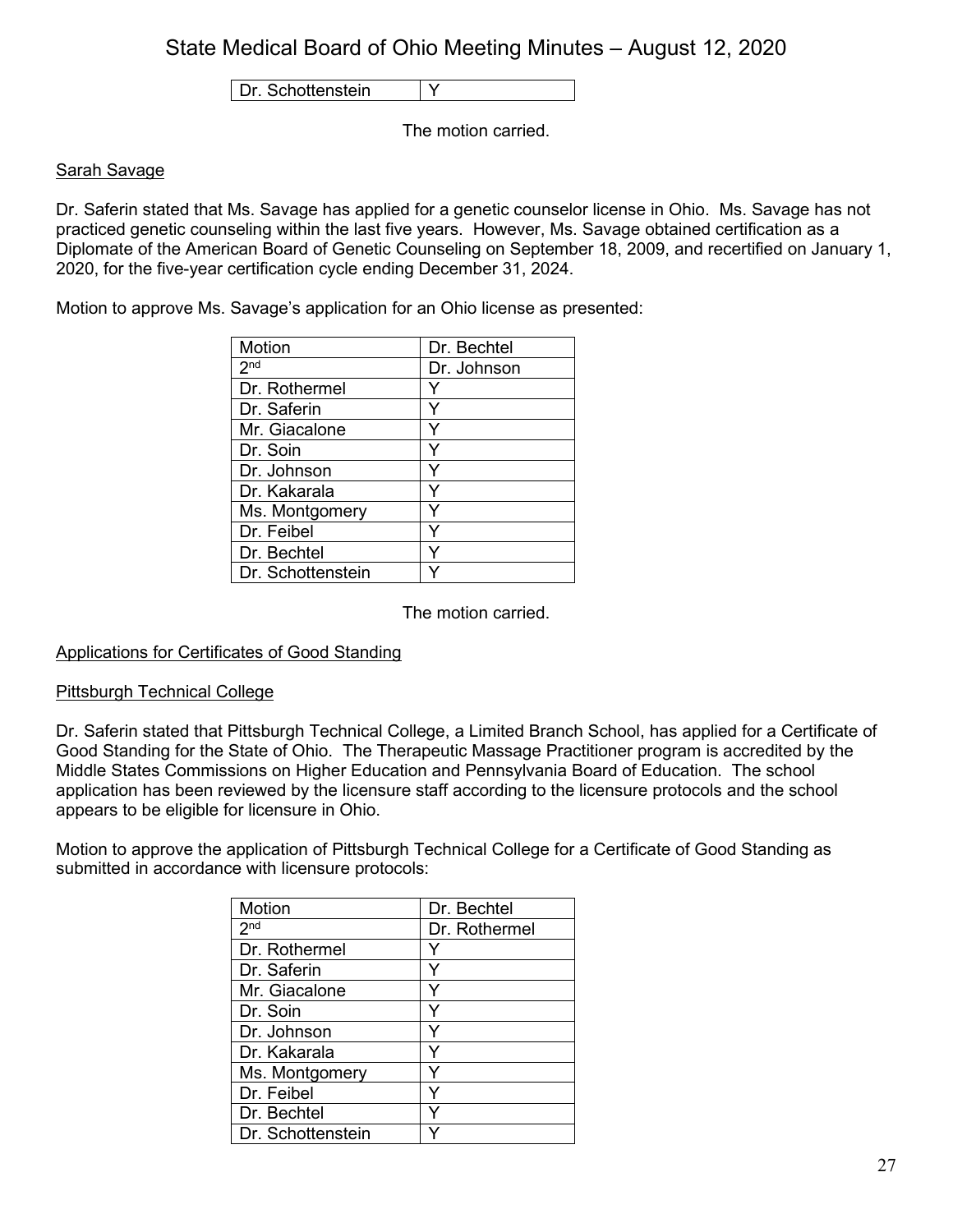The motion carried.

### Mason Anthony School of Cosmetology Arts & Sciences

Dr. Saferin stated that Mason Anthony School of Cosmetology Arts & Sciences, a Limited Branch School, has applied for a Certificate of Good Standing for the State of Ohio. The Massage Therapy Program is accredited by the Ohio State Board of Career Colleges and Schools and the National Accrediting Commission of Career Arts and Sciences. The school application has been reviewed by the licensure staff according to the licensure protocols and the school appears to be eligible for licensure in Ohio.

Motion to approve the Mason Anthony School of Cosmetology Arts & Sciences for a Certificate of Good Standing as submitted in accordance with licensure protocols:

| Motion            | Dr. Bechtel  |
|-------------------|--------------|
| 2 <sub>nd</sub>   | Dr. Kakarala |
| Dr. Rothermel     |              |
| Dr. Saferin       |              |
| Mr. Giacalone     |              |
| Dr. Soin          |              |
| Dr. Johnson       |              |
| Dr. Kakarala      | v            |
| Ms. Montgomery    |              |
| Dr. Feibel        |              |
| Dr. Bechtel       |              |
| Dr. Schottenstein |              |

The motion carried.

### **COMPLIANCE**

#### **Office Conference Review**

Motion to approve the Compliance staff's Reports of Conferences for July 6 and 7, 2020:

| Motion            | Dr. Kakarala |
|-------------------|--------------|
| 2 <sup>nd</sup>   | Dr. Johnson  |
| Dr. Rothermel     | Abstain      |
| Dr. Saferin       | Abstain      |
| Mr. Giacalone     |              |
| Dr. Soin          |              |
| Dr. Johnson       |              |
| Dr. Kakarala      |              |
| Ms. Montgomery    |              |
| Dr. Feibel        |              |
| Dr. Bechtel       | Abstain      |
| Dr. Schottenstein |              |

The motion carried.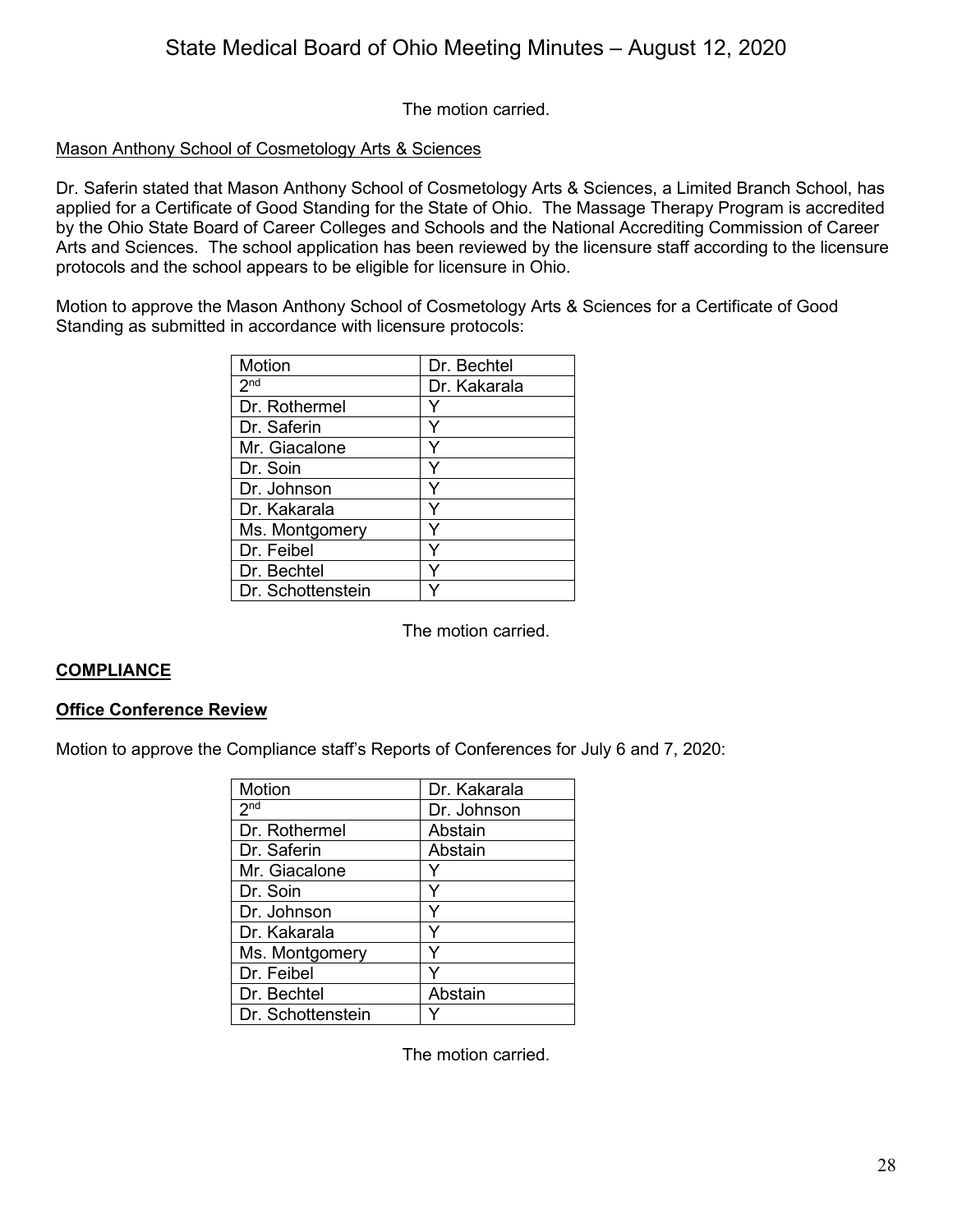### **Probationary Requests**

Motion to approve the Secretary and Supervising Member's recommendations for the following probationary requests:

- a) Krishan K. Aggarwal, M.D.: Request for release from the terms of the August 14, 2019 Consent Agreement.
- b) Julie M. Alderson, D.O.: Request for approval of Nicole T. Labor, D.O. to serve as the monitoring physician.
- c) Christopher G. Alsager Lee, M.D.: Request for approval of David A. McAlpine, M.D. to serve as the new monitoring physician; and determination of the frequency and number of charts at 10 charts per month.
- d) Hollie Aneshansley, M.T.: Request for reduction in appearances to every six months.
- e) Muhammad W. Anjum, M.D.: Request for release from the terms of the December 12, 2018 Probationary Consent Agreement.
- f) Thomas J. Gantner, P.A.: Request for reduction in appearances to every six months; and reduction in required 2-Step recovery meeting attendance to 2 per week with a minimum of 10 per month.
- g) Kyle F. Mills, M.D.: Request for release from the terms of the November 5, 2014 Board Order.
- h) Carla M. Myers, D.O.: Request for release from the terms of the November 5, 2014 Step II Consent Agreement.
- i) Laura A. Ringenbach, R.C.P.: Request for reduction in appearances to every six months; and reduction in required 12-Step recovery meeting attendance to two per week with a minimum of 10 per month.
- j) Jon P. Ryan, D.O.: Approval of Timothy J. Drehmer, M.D. to serve as the monitoring physician. And frequency and determination of the number of charts to be reviewed at 10 charts per month.

| Motion            | Dr. Johnson  |
|-------------------|--------------|
| 2 <sub>nd</sub>   | Dr. Kakarala |
| Dr. Rothermel     | Abstain      |
| Dr. Saferin       | Abstain      |
| Mr. Giacalone     |              |
| Dr. Soin          | Y            |
| Dr. Johnson       |              |
| Dr. Kakarala      | Υ            |
| Mr. Gonidakis     |              |
| Ms. Montgomery    |              |
| Dr. Feibel        |              |
| Dr. Bechtel       | Abstain      |
| Dr. Schottenstein |              |

The motion carried.

The Board meeting was recessed at 1:30 p.m. The meeting resumed at 2:02 p.m.

### **FEDERATION OF STATE MEDICAL BOARDS**

Dr. Schottenstein stated that representatives from the Federation of State Medical Boards (FSMB) have joined the meeting via video conference. The FSMB conducted an audit of the Board's processes over the last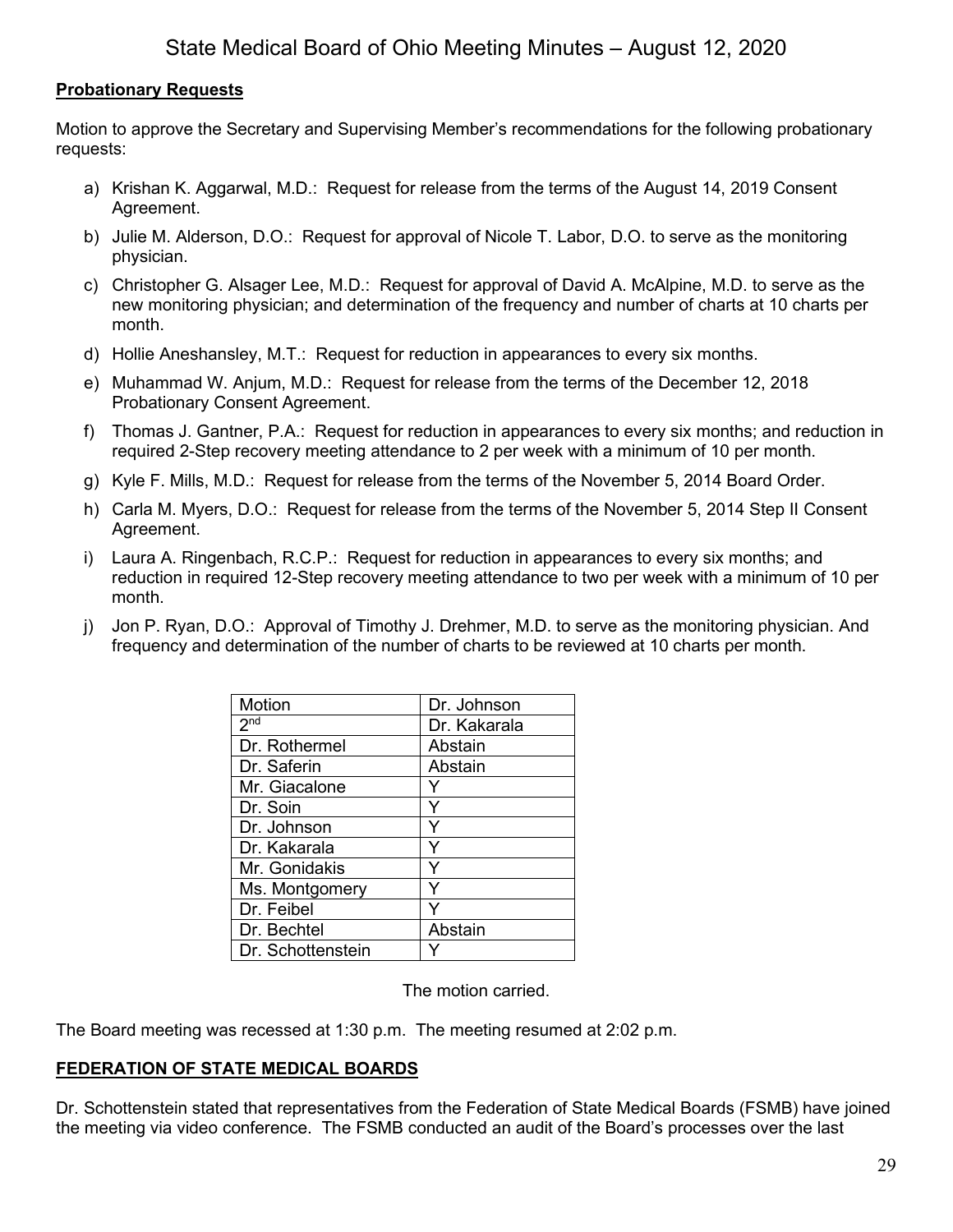several months and produced a report which has already been provided to the Board for review. Ms. Loucka invited the FSMB representatives to introduce themselves:

Patricia A. King, M.D., Ph.D., currently serving on the faculty of a medical school in Burlington, Vermont; served 12 years on the Vermont Board of Medical Practice with four of those years as Chair of the Board; served on the FSMB Board of Directors, including as Chair; Chaired the FSMB Workgroup on Physician Sexual Misconduct.

Kathleen Haley, J.D., currently serving on the Foundation for the FSMB's Board of Directors; served as Executive Director of the Oregon Medical Board for 24 years; served on FSMB Board of Directors; participated in reviews of four other boards, including one in Abu Dhabi.

Brian Blankenship, J.D., Deputy General Counsel for the North Carolina Medical Board.

Mark Staz, currently serving with the FSMB in the area of policy development and continuing education; served as staff support for the FSMB's Workgroup on Physician Sexual Miscondcut.

John Bremer, currently serving with FSMB as Director of State Legislation and Policy.

Michelle Turner, currently serving in the IT department of FSMB; assisted the audit team in process review and enhancement.

Christine Wells, currently serving in the IT department of FSMB, responsible for project management, software solutions, and implementation.

Ms. Loucka stated that the recommendations of the FSMB fall into three major categories: Communication, staffing, and Board member involvement.

### **Communications**

Mr. Blankenship briefly reviewed the FSMB audit teams recommendations for communications, which are geared towards improving internal communications among staff, communications between staff and Board members, and communications with licensees and complainants. Mr. Blankenship commended the Board on its team approach on sexual misconduct cases. In other cases, the Board had a silo structure in which the most common cross-department communication occurred at the top. The silo structure was also evident in the hand-off of cases from one department to another. For example, once an investigation is complete and handed off, the investigator was rarely contacted and often did not know how the case was resolved.

Mr. Blankenship advocated for a team-based approach to create greater opportunities for communication, greater staff ownership of cases, and an increased sense of ownership among the staff and Board. Mr. Blankenship also recommended good case-management software tailored to the Board's needs. Lastly, Mr. Blankenship communication with licensees and complainants from the beginning of the investigation to the final resolution. Mr. Blankenship commented that it can be very frustrating for complainants or victims if they are not kept routinely involved and not provided a more fulsome explanation upon resolution.

Mr. Blankenship commended the Board for asking for the assessment and for its cooperation. Mr. Blankenship stated that the board is clearly committed to honest self-assessment and improvement.

## **Staffing**

Ms. Haley agreed that the State Medical Board of Ohio is a committed body and is fortunate to have a committed staff and a knowledgeable and respected Executive Director.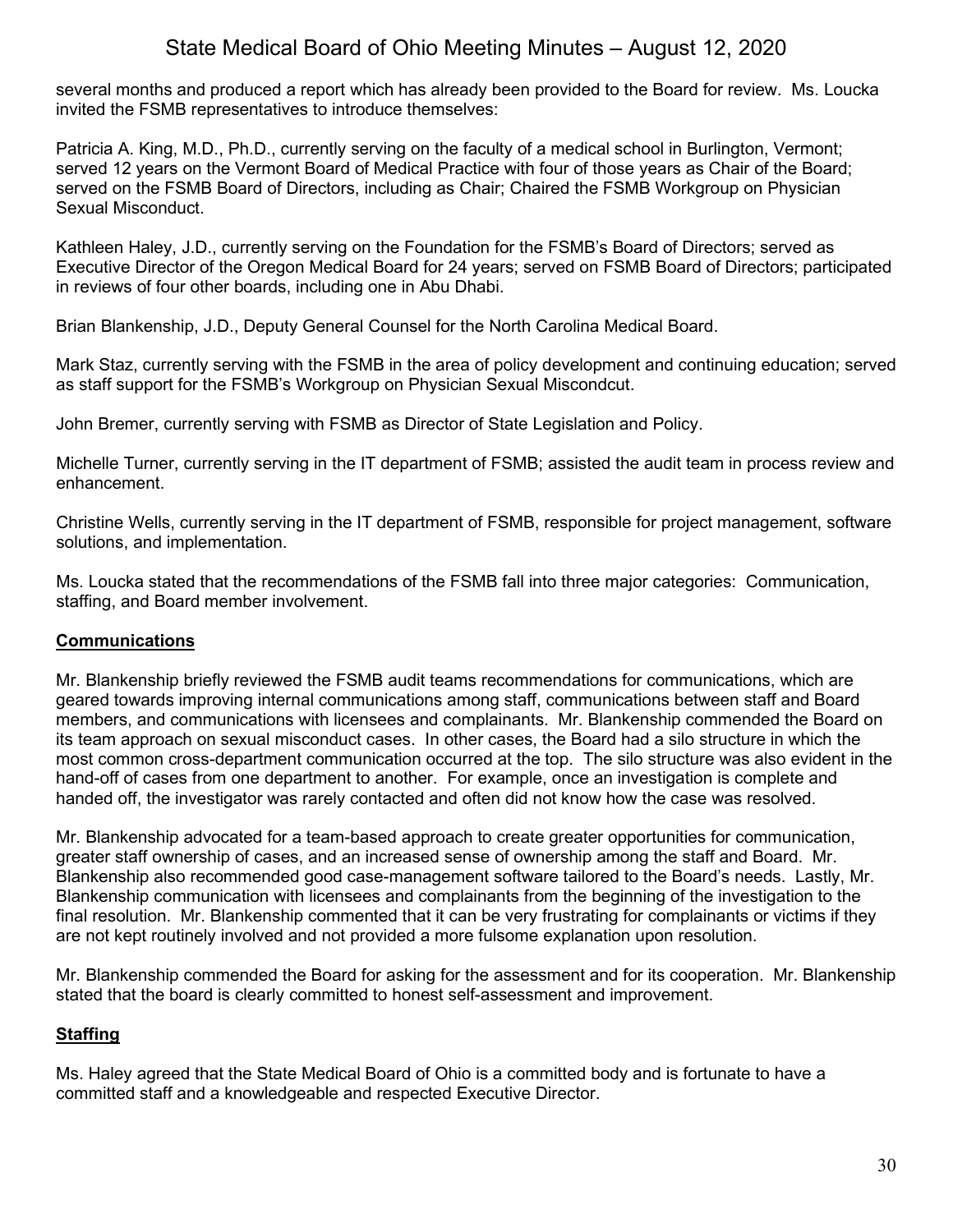Ms. Haley opined that the Board's investigators should be more involved beyond the beginnings of cases, stating that it is important that those who gathers facts be involved with the case. This would ensure appropriate feedback so the investigator can make improvements. Ms. Haley recommended integration of investigations throughout the whole case.

Ms. Haley also recommended creating the position of Medical Director. Ms. Haley related that her experience in Oregon with a Board Medical Director was very positive; the Medical Director provided in-house medical expertise, communicated to the medical community that a fellow licensee was available, and had the background and expertise to formulate opinions on cases and policy initiatives. Having a Medical Director also helps attract and keep expert reviewers.

Ms. Haley continued that triaging is an essential, critical function. Ms. Haley urged the Board to develop guidance and standardization of the triage process. Ms. Haley added that triage should report to the Chief Investigative Officer. Sufficient resources should be dedicated to the medical aspect of triage, as too much emphasis on the legal aspect can be detrimental.

Ms. Haley stated that one surprising finding was the number of cases that go to hearing, which can be timeconsuming. Settling more cases would benefit the public and the licensees. Ms. Haley recommended consideration of a contract model for the Hearing Officer position, which would allow the Executive Director to set expectations and guidelines.

Lastly, when a licensee is on probation, Ms. Haley stated that it is essential that the Compliance Officer monitor the licensee by, for example, making office visits, interviewing staff, or gathering charts for review by the Medical Director.

### **Board Member Involvement**

Dr. King stated that she observed a Board meeting and the Board's dedication to its mission was evident.

Dr. King stated that the goal of the team's recommendations is to optimize the expertise of each Board member and deepen their perspective of complaints, licensee misconduct, and Board functions. Dr. King stated that the public voice on the Board is very important, as is diversity on state boards.

Dr. King opined that Board member involvement early in the investigative process is important. While the involvement of the Board's Secretary and Supervising Member has worked well, best practice is to have more members involved. Dr. King discussed several possible models to accomplish this, such as adding a third member to aid the Secretary and Supervising Member or having a disciplinary committee of members review cases. Dr. King strongly recommended that a public, non-physician Board member be involved in these processes. Dr. King further recommended that Board members be rotated through those roles and that term limits be instituted so that more members would have that opportunity. Another opportunity to increase involvement is to rotate members through a committee to review licensure issues and become familiar with that process. Dr. King noted that in the past, the Board has had a Quality Assurance Committee to review closed complaints, as well as a Quality Intervention Panel program. Dr. King recommended reviving those programs.

Dr. King stated that the public voice is very important and advocated for more public members of the Board, as well as a more active role for those members. This would address the public perception held by some, particularly victims, that the Board exists to protect physicians. Dr. King opined that it would be especially important to have public members involved in decisions on whether to close sexual misconduct cases. Dr. King reiterated that having a public member contributing to decisions is critical for public trust in the Board's decisions.

Lastly, Dr. King emphasized the importance of diversity on the Board in terms of gender, specialty, geographic distribution, race, culture, and both physician and non-physician members. Dr. King stated that the Board has many of these aspects of diversity and recommended continuing to strive for more perspectives. Noting that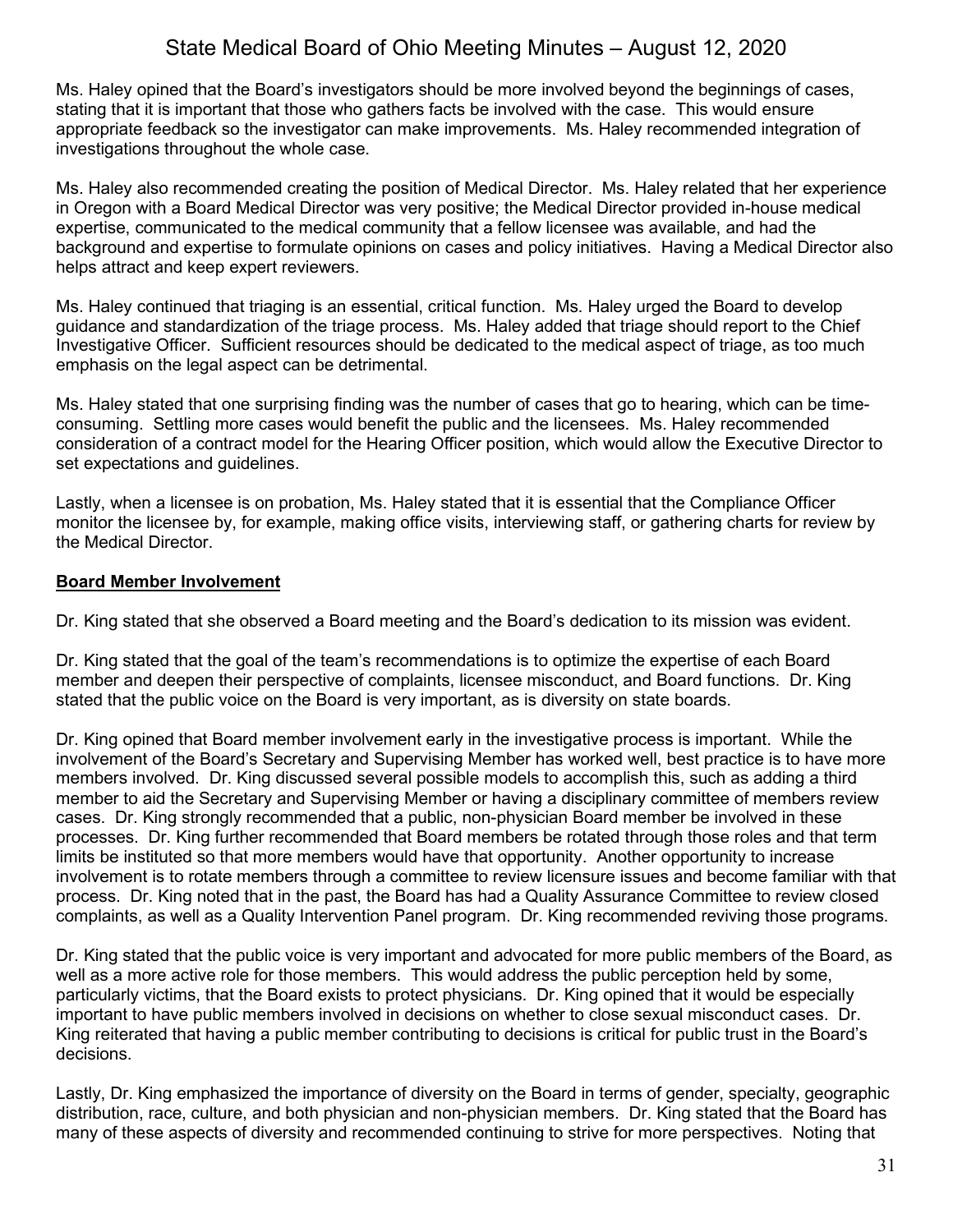the Governor appoints members to the Board, Dr. King stated that diversity can be promoted by things such as term limits, which do not currently exist for the Ohio Board.

### **Questions**

Ms. Loucka invited the Board members to ask questions related to the FSMB report and presentation.

Dr. Schottenstein stated that settling more cases is a worthy goal and asked what prevents that today. One thing the FSMB team learned is that everyone wants to be successful and desires a case they are certain to win. Dr. King recommended training for attorneys on negotiating cases for a faster resolution.

Mr. Giacalone asked how creating the position of Medical Director, which would likely command a high salary, could be reconciled with tough budgetary times. Dr. King stated that the team's recommendations are interrelated, so the assumption is that an investigative committee may make an educational recommendation for a licensee and the Medical Director would send that letter. A Medical Director can also save money on expert reviews.

Dr. Feibel asked questions regarding moving cases from receipt of the complaint to issuance of a citation in a timely fashion. Dr. King commented that it is very difficult to establish one timeline because cases can be very different in their complexity. The Board and the audit team discussed the importance of having emergency suspension of license available and negotiating settlements to remove physicians from practice while the complaint is being investigated.

Mr. Blankenship commented that how long a case takes is less important than how often there is a process of review so that a case does not stagnate. Instead of an arbitrary timeframe for all cases, Mr. Blankenship recommended a structured process of case review after a period of time and periodically thereafter. Mr. Blankenship stated that his direction to his attorneys is to never avoid taking a case due to fear of losing, as long as there is a belief that the Board has met its ethical obligations and the case has an evidentiary basis.

Ms. Montgomery thanked the team for its thorough report and commented that Ms. Loucka is already working on many of the recommendations. Ms. Montgomery agreed with Mr. Blankenship's comments on taking cases forward if the evidence is appropriate even if the Board may lose in court. Ms. Montgomery briefly discussed the challenges of moving from the Board's current structure to one of investigative committees reviewing cases. Ms. Montgomery felt that the Board can build more public accountability depending on how it restructures itself. Ms. Montgomery also agreed that training in negotiation in order to reduce the number of hearings is essential in addressing the Board's backlog.

Dr. Bechtel expressed concern about implicit bias, particularly in sexual misconduct cases. Dr. Bechtel agreed that having a non-physician Board member involved in the decision to close sexual misconduct cases. Dr. Bechtel asked for comments on avoiding implicit bias such as physicians siding with physicians or, conversely, victim advocates favoring the victim due to bias. Mr. Blankenship replied that it depends a great deal on how the program is structured and the expectations of the victim advocate. Mr. Blankenship stated that in North Carolina, the position is called Victim Witness Coordinators and their job, rather than advocate for the victim, is to help the victim through the process, explain the process, and getting the victim help if they need it. Dr. Bechtel stated that this role will be critical going forward.

Mr. Blankenship commented that in cases in which the only witnesses to sexual misconduct is the victim and the perpetrator, it is especially important to have the investigator involved. Mr. Blankenship stated that it is very difficult to determine credibility of the witness if all you have is written statements.

The Board briefly discussed different models for involving Board members in investigations. Dr. Feibel stated that the FSMB report will be very helpful when the Board discusses restructuring with the legislature, particularly the possibility of allowing Board members who have helped in an investigation to help decide the